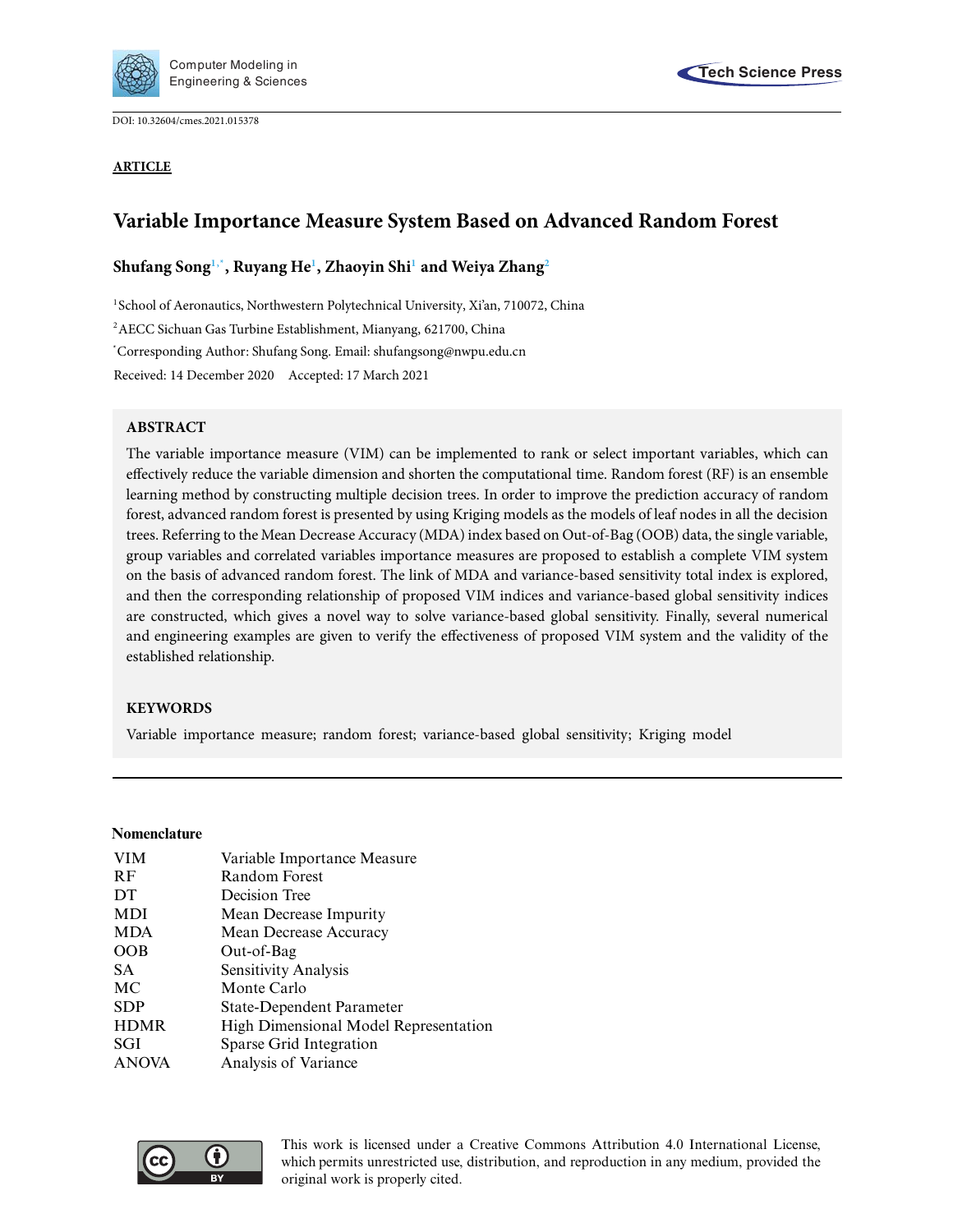| <b>MSE</b>                                           | Mean Square Error                                                                           |
|------------------------------------------------------|---------------------------------------------------------------------------------------------|
| X, Y                                                 | the input variable vector and output response                                               |
| g()                                                  | the response function                                                                       |
| $\mathfrak{n}$                                       | the dimension of input variables                                                            |
| $g_0$                                                | the expectation of response function                                                        |
| $f_X(x)$                                             | the probability density function of variable $X$                                            |
| $E($ , Var()                                         | the expectation and variance operator                                                       |
| $X_{\sim i}$                                         | the variable vector without $X_i$                                                           |
| $\boldsymbol{\mu}_{\sim i}$                          | the mean vector without $\mu_i$                                                             |
| $V, \sigma, \rho$                                    | the variance, standard variance and Pearson correlation coefficient of variable             |
| $\mu_X, C_X$                                         | the mean and covariance matrix of normal input variables                                    |
| $\mu_{\sim i i}, C_{\sim i i}$                       | the conditional mean vector and conditional covariance matrix of dependent normal variables |
| $\mu_{i \sim i}, C_{i \sim i}$                       | the conditional mean and conditional covariance of dependent normal variable                |
| $T_m$                                                | Bootstrap samples to train the $mth$ decision tree                                          |
| $\frac{h_m}{\eta_i^T}$ , $\eta_i$ , $\eta_{ij}$<br>N | the $mth$ decision tree of RF                                                               |
|                                                      | the defined variable importance measure of RF                                               |
|                                                      | the size of random samples                                                                  |
| $\boldsymbol{M}$                                     | the number of decision trees of RF                                                          |
| $S_i, S_{ij}$                                        | the variance-based global sensitivity indices                                               |
| $S_i^T$ , $S_{[i,j]}$                                |                                                                                             |
| $\varepsilon_m, \varepsilon_m^i$                     | the MSE of predicted values of RF                                                           |
| $\varepsilon_m^{\sim i}, \varepsilon_m^{\sim i,j}$   |                                                                                             |
| $A, B, C_i$                                          | the sample matrices of input variable samples                                               |
| $X_{OOB}, X_{OOB}^i$                                 |                                                                                             |
| $X_{OOB}^{\sim i}, X_{OOB}^{\sim i,j}$               |                                                                                             |
| $y_A$ , $y_B$ , $y_{C_i}$ , $y$ ,                    | the response vectors of corresponding sample matrices                                       |
| $y_m, y_m^i, y_m^{\sim i}, y_m^{\sim i,j}$           |                                                                                             |

# **1 Introduction**

Sensitivity analysis can reflect the influence of input variables on the output response. The sensitivity analysis includes local sensitivity and global sensitivity analysis [\[1](#page-19-0)]. The local sensitivity can respond to the influence of input variables on the characteristics of output at the nominal value. The global sensitivity analysis, known as the importance measure analysis, can estimate the influence of input variables in the whole distribution region on the characteristics of output [\[2](#page-19-1)[–4\]](#page-19-2). There are three kinds of importance measures: non-parametric measure, variance-based global sensitivity and moment-independent importance measure [\[1](#page-19-0)]. The variance-based global sensitivity is the most widely applied measure because it is generality and holistic, and it can give the contribution of group variables and the cross influence of different variables. There are plenty of methods to calculate variance-based global sensitivity indices, such as Monte Carlo (MC) simulation [\[5\]](#page-19-3), high dimensional model representation (HDMR) [\[6](#page-19-4)], state-dependent parameter (SDP) procedure [\[7\]](#page-19-5) and so on. MC simulation can estimate the approximate exact solution of total and main sensitivity indices simultaneously, but the amount of calculation is generally large, especially for high dimensional engineering problems. HDMR and SDP can calculate the main sensitivity indices by solving all order components of input-output surrogate models.

Random forest (RF) is composed by multiple decision trees (DTs), it is an ensemble learning method proposed by Breiman [\[8\]](#page-19-6). RF has many advantages, such as strong robustness, good tolerance to outliers and noise. RF has a wide range of application prospects, such as geographical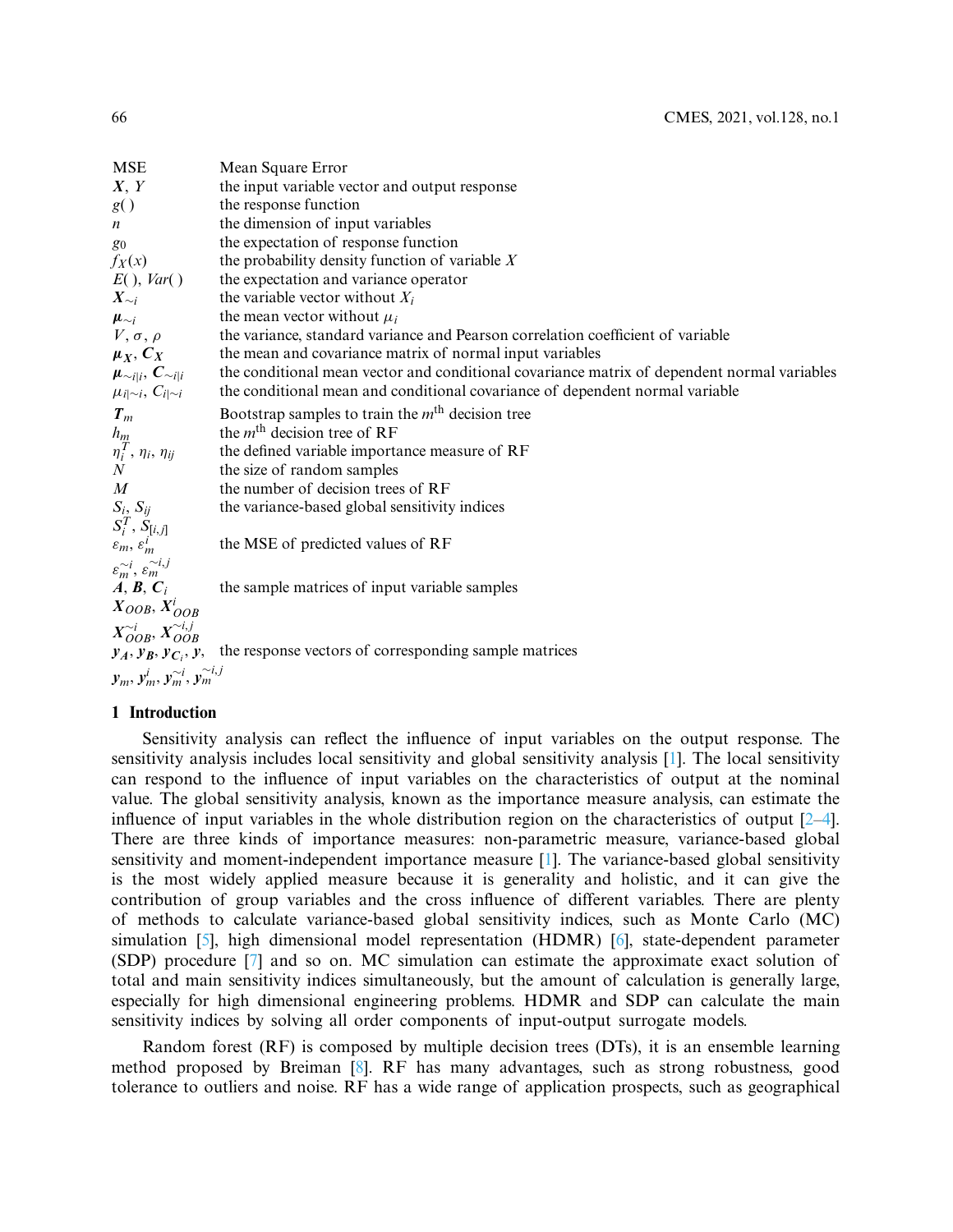energy  $[9]$ , chemical industry  $[10]$  $[10]$ , health insurance  $[11]$  $[11]$  and data science competitions. RF can not only deal with classification and regression problems but also analyze the critical measure. RF provides two kinds of importance measures: Mean Decrease Impurity (MDI) based on the Gini index and Mean Decrease Accuracy (MDA) based on Out-of-Bag (OOB) data [\[12\]](#page-19-10). MDI index is the average reduction of Gini impurity due to a splitting variable in the decision tree across RF [\[13\]](#page-19-11). MDI index is sensitive to variables with different scales of measurement and shows artificial inflation for variables with various categories. For correlated variables, the MDI index is related to the selection sequence of variables. Once a variable is selected, the impurity will be reduced by the first selected variable. It is difficult for the other correlated variables to reduce the same magnitude of impurity, so the importance of the other correlated variables will be decline. MDA index is the average reduction of prediction accuracy after randomly permuting OOB data [\[14](#page-19-12)[,15](#page-19-13)]. Since MDA index can measure the impact of each variable on the prediction accuracy of RF model and have no biases, it has been widely used in many scientific areas. Although there are importance measures based on RF to distinguish the important features, there is no complete importance measure system to deal with nonlinearity and correlation among variables [\[16](#page-19-14)[,17\]](#page-19-15). In addition, the similarity analysis process of MDA based on OOB data and Monte Carlo simulation of variance-based global sensitivity can be used as a breakthrough point to find their link [\[18\]](#page-19-16). With the help of variance-based sensitivity index system, the construction of variable importance measure system based on RF can be realized.

By comparing the procedure of estimating the total sensitivity indices and the MDA index based on OOB data, a complete VIM system is established based on advanced RF by using Kriging models, including single variable, group variables and correlated variables importance measure indices. The proposed VIM system combines the advantages of random forest and Kriging model. The VIM system can indicate the contribution of input variables to output response and rank important variables, and also give a novel way to solve variance-based global sensitivity with small samples.

This paper is organized as follows: Section 2 reviews the basic concept of variance-based global sensitivity. Section 3 reviews random forest firstly, presents MDA index and then proposes single variable, group variables and correlated variables importance measures respectively. Section 4 finds the link between MDA index and total variance-based global sensitivity index, and the relationship between VIM indices and variance-based global sensitivity indices is derived. In Section 5, several numerical and engineering examples are provided before the conclusions in Section 6.

# **2 Variance-Based Global Sensitivity**

The variance-based global sensitivity, proposed by Sobol [\[19\]](#page-20-0), reflects the influence of input variables in the whole distribution region on the variance of model output. The variance-based global sensitivity indices not only have strong model generality, but also can discuss the importance of group variables and quantify the interaction between input variables. ANOVA (Analysis of Variance) decomposition is the basic of variance-based global sensitivity analysis.

# *2.1 ANOVA Decomposition*

<span id="page-2-0"></span>*n*

Response function  $Y = g(X)$  exists a unique ANOVA decomposition as follows:

$$
g(X) = g_0 + \sum_{i=1}^{N} g_i(X_i) + \sum_{1 \le i < j \le n} g_{ij}(X_i, X_j) + \ldots + g_{1\dots n}(X_1, X_2, \ldots, X_n) \tag{1}
$$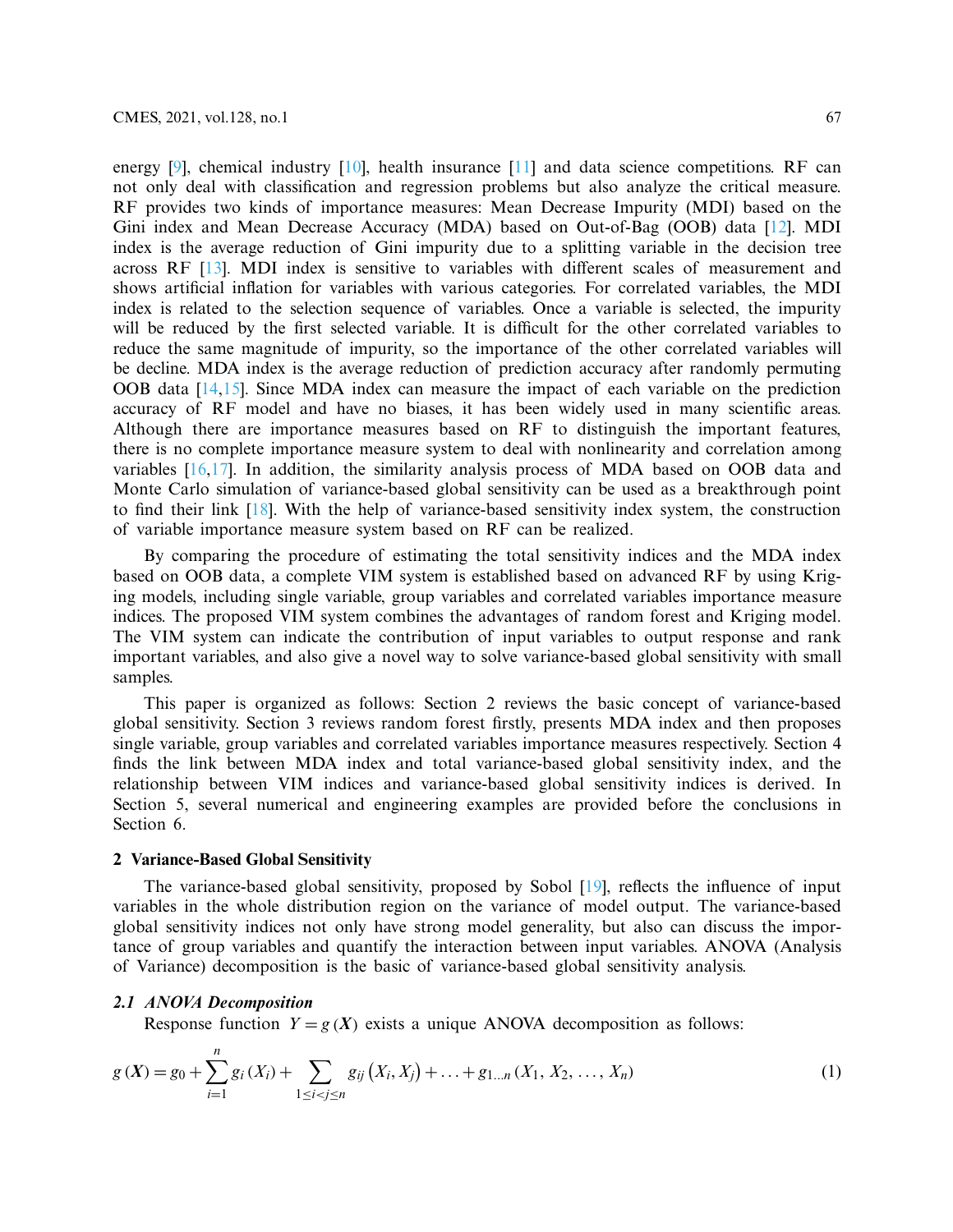where *n* is the dimension of input variables,  $g_0$  is the expectation of  $g(X)$ ,  $g_0 =$  $\int_{R^n} g(x) \prod_{i=1}^n [f_{X_i}(x_i) dx_i]$ , and  $f_{X_i}(x_i)$  is the probability density function of variable  $X_i$ . The components in [Eq. \(1\)](#page-2-0) are:

$$
g_i(X_i) = \int_{R^{n-1}} g(x) \prod_{j \neq i}^n [f_{X_j}(x_j) dx_j] - g_0
$$
  

$$
g_{ij}(X_i, X_j) = \int_{R^{n-2}} g(x) \prod_{k \neq i,j}^n [f_{X_k}(x_k) dx_k] - g_i(X_i) - g_j(X_j) - g_0
$$

# *2.2 Variance-Based Global Sensitivity Indices*

The variance of response function can be expressed as:

$$
V = Var(Y) = \int_{R^n} g^2(x) \prod_{i=1}^n [f_{X_i}(x_i) dx_i] - g_0^2
$$
 (2)

Since the decomposition terms are orthogonal, the variance of the response function is the sum of variances of all individual decomposition terms:

$$
V = \sum_{i=1}^{n} V_i + \sum_{1 \le i < j \le n} V_{ij} + \ldots + V_{1,2,\ldots,n}
$$

where

$$
V_i = Var(g_i(X_i)) = \int_R g_i^2(x_i) f_{X_i}(x_i) dx_i
$$
  
\n
$$
V_{ij} = Var(g_{ij}(X_i, X_j)) = \iint_{R^2} g_{ij}^2(x_i, x_j) f_{X_i}(x_i) f_{X_j}(x_j) dx_i dx_j
$$

Then the ratio of each variance component to variance of response function can reflect the variance contribution of each component, i.e.,  $S_i = V_i/V$ ,  $S_{ij} = V_{ij}/V \cdots$ 

 $S_i = V_i/V$  is the first order sensitivity index of variable  $X_i$  (also name  $S_i$  as main sensitivity index), it can reflect the influence of variable  $X_i$  on the response *Y*.  $S_{ij} = V_{ij}/V$  is the second order sensitivity index, it can reflect the interaction influence of variables  $\hat{X}_i$  and  $\hat{X}_j$  on the response *Y*. The total sensitivity index  $S_i^T$  can be obtained by summing all the influence related to variable  $X_i$ :

$$
S_i^T = S_i + \sum_{1 \le i < j \le n} S_{ij} + \sum_{1 \le i < j < k \le n} S_{ijk} + \dots + S_{12\dots n}
$$

According to probability theory, the variance-based global sensitivity indices can be expressed as [\[20\]](#page-20-1):

$$
S_i = \frac{Var[E(Y | X_i)]}{Var(Y)}
$$
  
\n
$$
S_{ij} = \frac{Var[E(Y | X_iX_j)]}{Var(Y)}
$$
  
\n
$$
S_i^T = \frac{Var(Y) - Var[E(Y | X_{\sim i})]}{Var(Y)} = 1 - \frac{Var[E(Y | X_{\sim i})]}{Var(Y)}
$$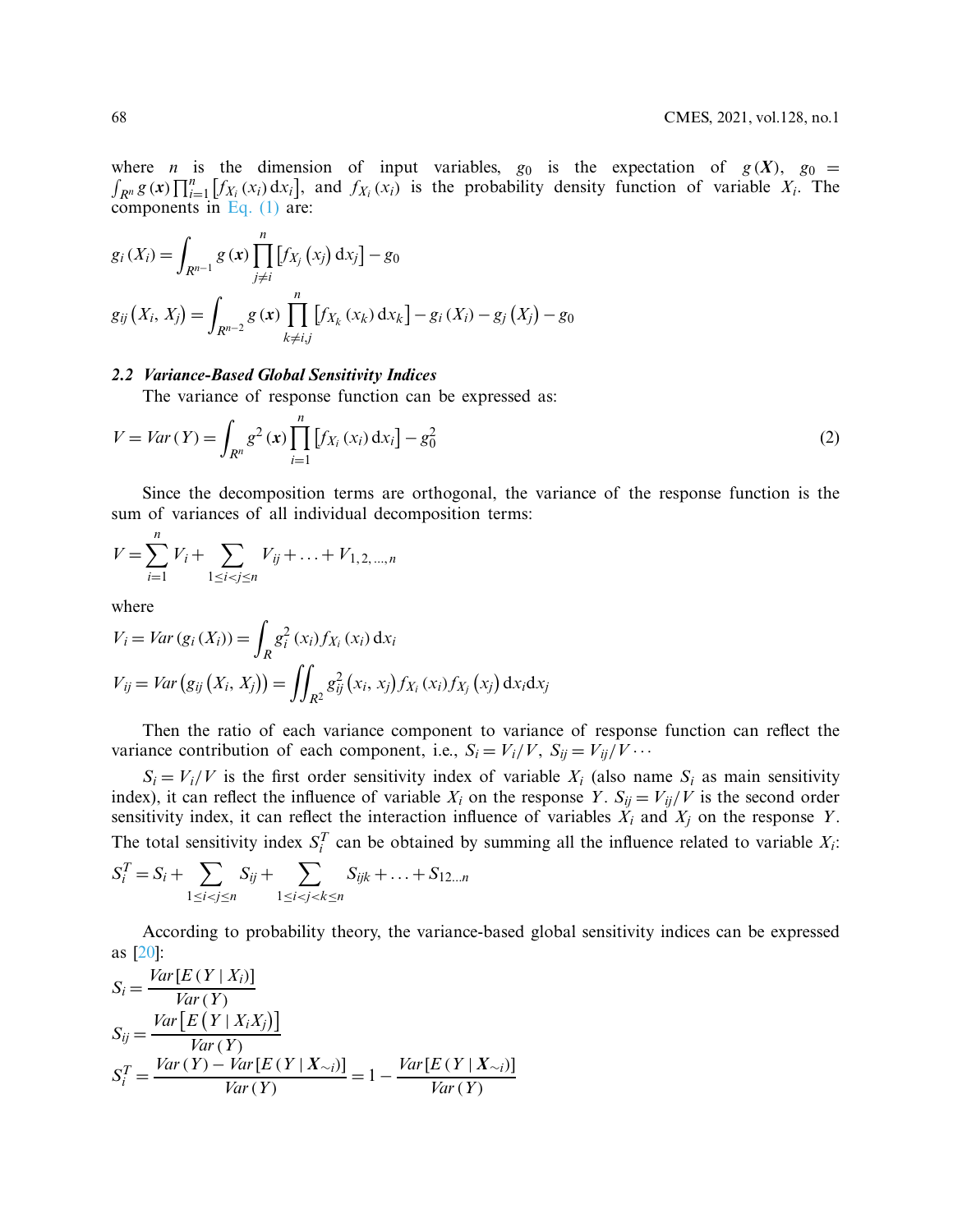where *X*∼*<sup>i</sup>* indicates variable vector without *Xi*.

# *2.3 Simulation of Variance-Based Global Sensitivity Indices*

Due to the enormous computational load, the traditional double-loop Monte Carlo simulation is not suitable for complex engineering problems [\[21\]](#page-20-2). The computational procedures of single-loop Monte Carlo simulation are listed as follows:

**Step 1:** Randomly generate two sample matrices *A* and *B* based on the probability distribution of variables *X*.

$$
A = \begin{bmatrix} x_{11} & \cdots & x_{i1} & \cdots & x_{n1} \\ \vdots & \vdots & \vdots & \vdots & \vdots \\ x_{1N} & \cdots & x_{iN} & \cdots & x_{nN} \end{bmatrix}_{N \times n}, \quad B = \begin{bmatrix} x_{1(N+1)} & \cdots & x_{i(N+1)} & \cdots & x_{n(N+1)} \\ \vdots & \vdots & \vdots & \vdots & \vdots \\ x_{1(N+N)} & \cdots & x_{i(N+N)} & \cdots & x_{n(N+N)} \end{bmatrix}_{N \times n}
$$

**Step 2:** Construct sample matrix  $C_i$ , where the *i*th column of  $C_i$  comes from the *i*th column of *A*, and the other columns come from the corresponding columns of *B*.

$$
C_{i} = \begin{bmatrix} x_{1(N+1)} & \cdots & x_{i1} & \cdots & x_{n(N+1)} \\ \vdots & & \vdots & \vdots & \vdots \\ x_{1(N+N)} & \cdots & x_{iN} & \cdots & x_{n(N+N)} \end{bmatrix}_{N \times n}
$$

**Step 3:** The main and total sensitivity indices can be expressed as follows:

$$
S_i = \frac{\frac{1}{N} \sum_{j=1}^{N} y_A^j y_{C_i}^j - g_0^2}{Var(Y)}
$$
(3)

$$
S_i^T = 1 - \frac{\frac{1}{N} \sum_{j=1}^N y_{\mathbf{B}}^j y_{\mathbf{C}_i}^j - g_0^2}{Var(Y)}
$$
(4)

where  $y_A = [y_A^1, \ldots, y_A^N]$ ,  $y_B = [y_B^1, \ldots, y_B^N]$ ,  $y_{C_i} = [y_{C_i}^1, \ldots, y_{C_i}^N]$  are the model outputs with the input matrices  $A$ ,  $B$  and  $C$ <sup>*i*</sup> respectively. The computational cost of single-loop Monte Carlo simulation is  $(n+2) \times N$ .

# **3 Variable Importance Measure System Based on Random Forest**

RF is an ensemble statistical learning method to deal with classification and regression problems [\[22\]](#page-20-3). Bootstrap sampling technique is firstly carried out to extract training samples from the original data, and these training samples are used to build a decision tree; the rest Out-of-Bag data are used to verify the accuracy of established decision tree.

There are *M* established decision trees by employing Bootstrap sampling technique *M* times. All decision trees are used to compose a random forest (shown in [Fig. 1\)](#page-5-0). And the final prediction results of RF are obtained by voting in the classification model or taking the mean in the regression model [\[23](#page-20-4)]. And the prediction precision of RF can be expressed by mean square error square error (MSE) between predicted values and true values of OOB data.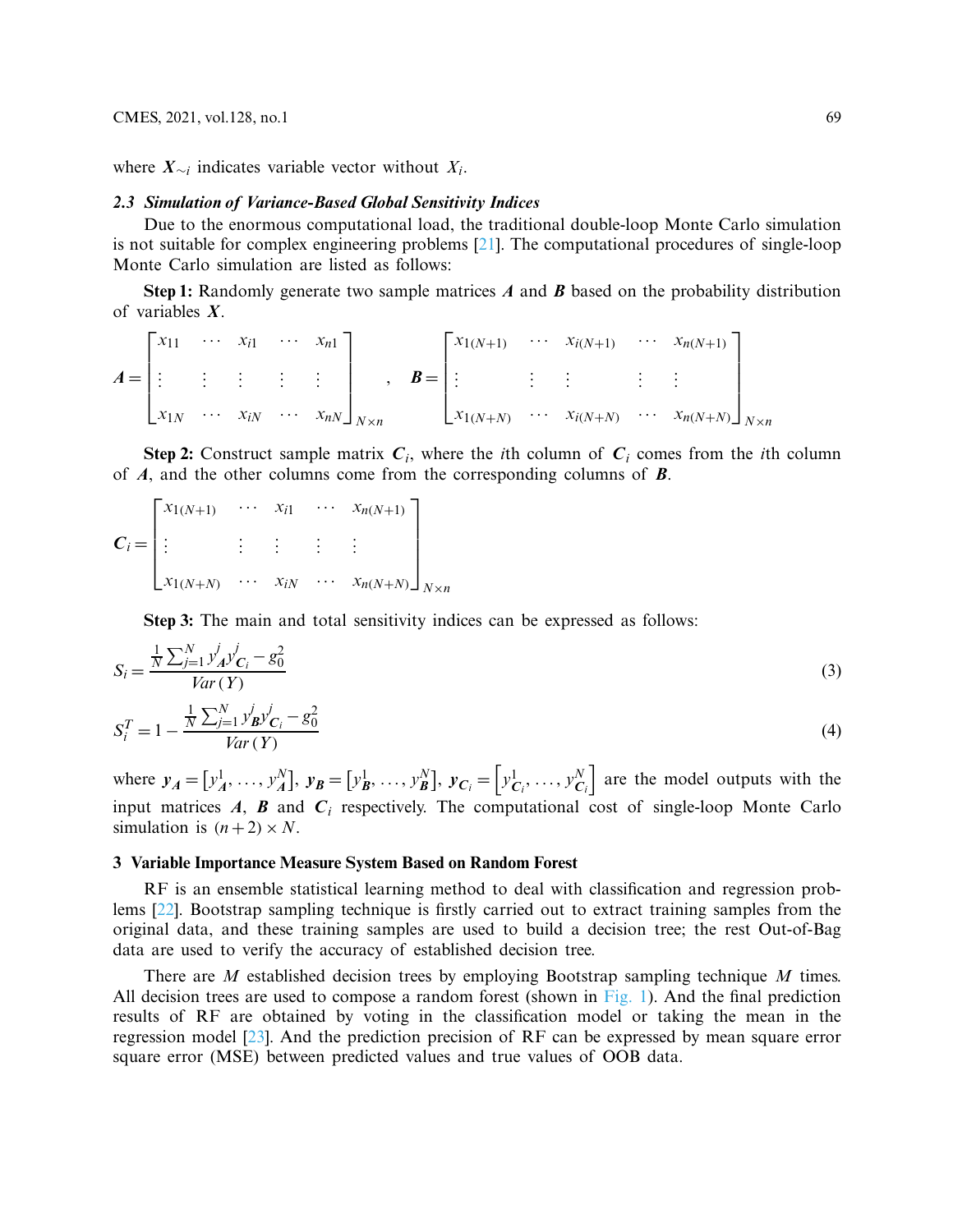

<span id="page-5-0"></span>**Figure 1:** Random forest

Bootstrap technique can extract training points to build a decision tree  $h_m$  ( $m = 1, 2, ..., M$ ) and the corresponding OOB data of input  $X_{OOB}$  and output *y*. The decision tree  $h_m$  is used to predict the forecast response  $y_m$  of  $X_{OOB}$ . The MSE of decision tree  $h_m$  is  $\varepsilon_m = \text{mean}(y_m - y)^2$ . Obtain the MSEs of all decision trees  $\varepsilon_m$  ( $m = 1, 2, ..., M$ ), the average will be the total predicted error of RF model [\[24\]](#page-20-5):

$$
MSE = \frac{1}{M} \sum_{m=1}^{M} \varepsilon_m \tag{5}
$$

In order to improve the prediction precision of RF, a high-precision Kriging model is used as the model of leaf nodes in the decision tree, replacing the original average or linear regression. Next, a nonlinear discontinuous function is used to verify the prediction accuracy of Kriging model and linear regression model of decision tree.

$$
Y = \begin{cases} -X^2 + 10\cos(2\pi X) - 30 & X < 0\\ X^2 - 10\cos(2\pi X) + 30 & X \ge 0 \end{cases}
$$

where the input variable *X* is uniformly distributed on  $[-\pi, \pi]$ .

A comparison of Kriging based decision tree (abbreviated as Kriging-DT) and linear regression based decision tree (abbreviated as Linear-DT) for prediction data are shown in [Fig. 2.](#page-6-0) With the increase of training samples, the predicted errors of Kriging-DT and linear-DT are shown in [Fig. 3.](#page-6-1) And it can be found that Kriging-DT can better approximate the original function. For the same training samples, Kriging-DT has higher prediction accuracy and faster decline rate of predicted error than Linear-DT. Kriging-DT inherits the advantages of Kriging model and has good applicability for nonlinear piecewise function.

There are two kinds of importance measures based on RF: Mean Decrease Impurity (MDI) based on Gini index and Mean Decrease Accuracy (MDA) based on OOB data. MDA index is widely used to rank important variables on the prediction accuracy of RF model [\[12](#page-19-10)].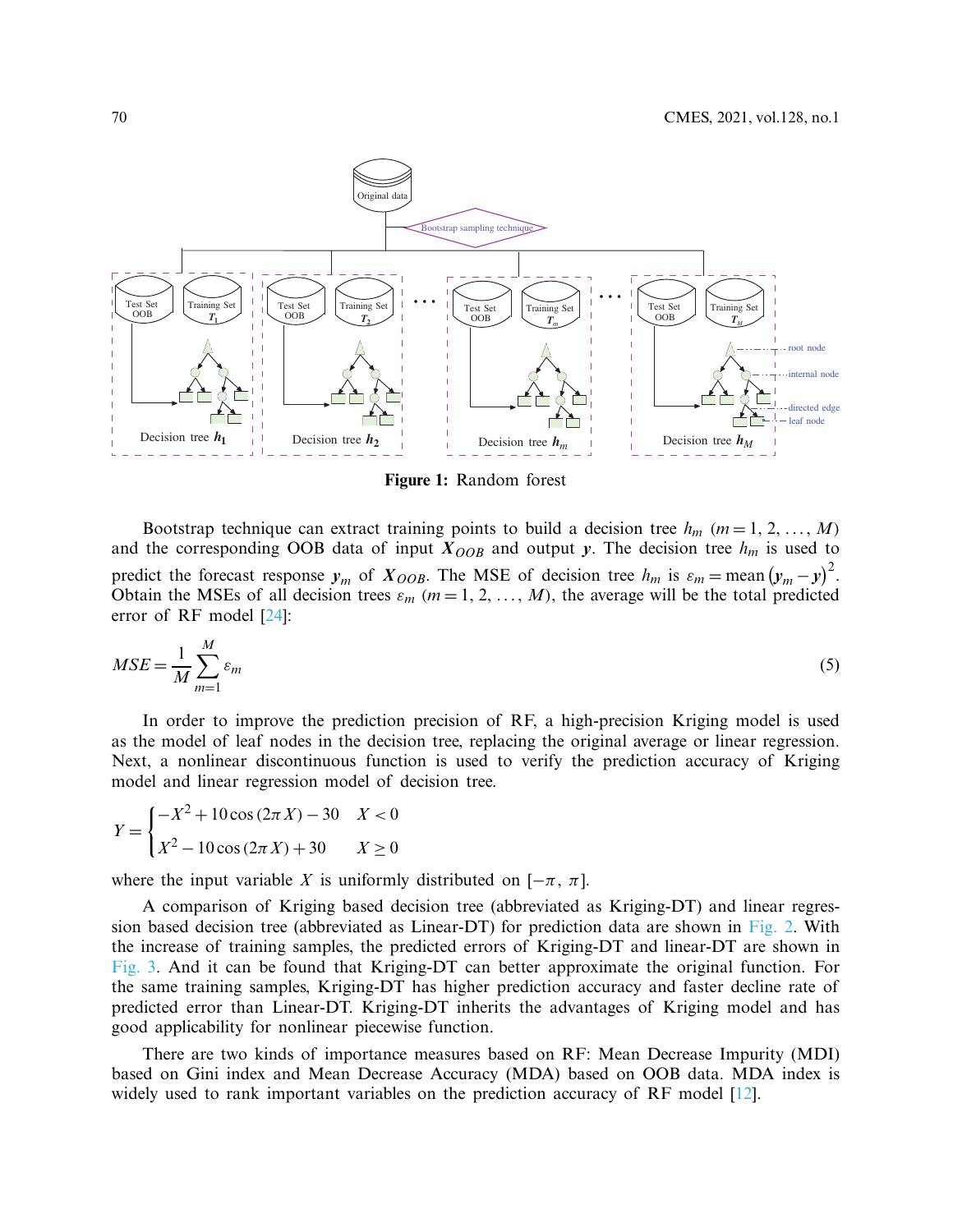

**Figure 2:** Comparsion of Kriging-DT, Linear-DT and predict data with 64 training samples

<span id="page-6-0"></span>

<span id="page-6-1"></span>**Figure 3:** Predicted errors of Kriging-DT and Linear-DT *vs.* size of training samples

#### *3.1 Mean Decrease Accuracy Index of Random Forest*

MDA index is the average reduction of prediction accuracy after randomly permuting OOB data. Permuting the order of variable in OOB data, the corresponding relationship between the OOB sample and output will be destroyed. The prediction accuracy will be calculated after each permutation. The MSE between the paired predictions is taken as the importance measure.

For the decision tree  $h_m$  ( $m = 1, 2, ..., M$ ), the corresponding OOB input data is matrix  $X_{OOB} = (X_{OOB}^1, \ldots, X_{OOB}^i, \ldots, X_{OOB}^n)$ ,  $X_{OOB}^i$  is the *i*th column of matrix  $X_{OOB}$ . Permute the order of  $X^i_{OOB}$ , decision tree  $h_m$  can obtain the new forecast response  $y^i_m$ . The MSE of predicted values is  $\varepsilon_m^i = \text{mean}(y_m^i - y_m)^2$ . Obtain the influence of variable  $X_i$  in all decision trees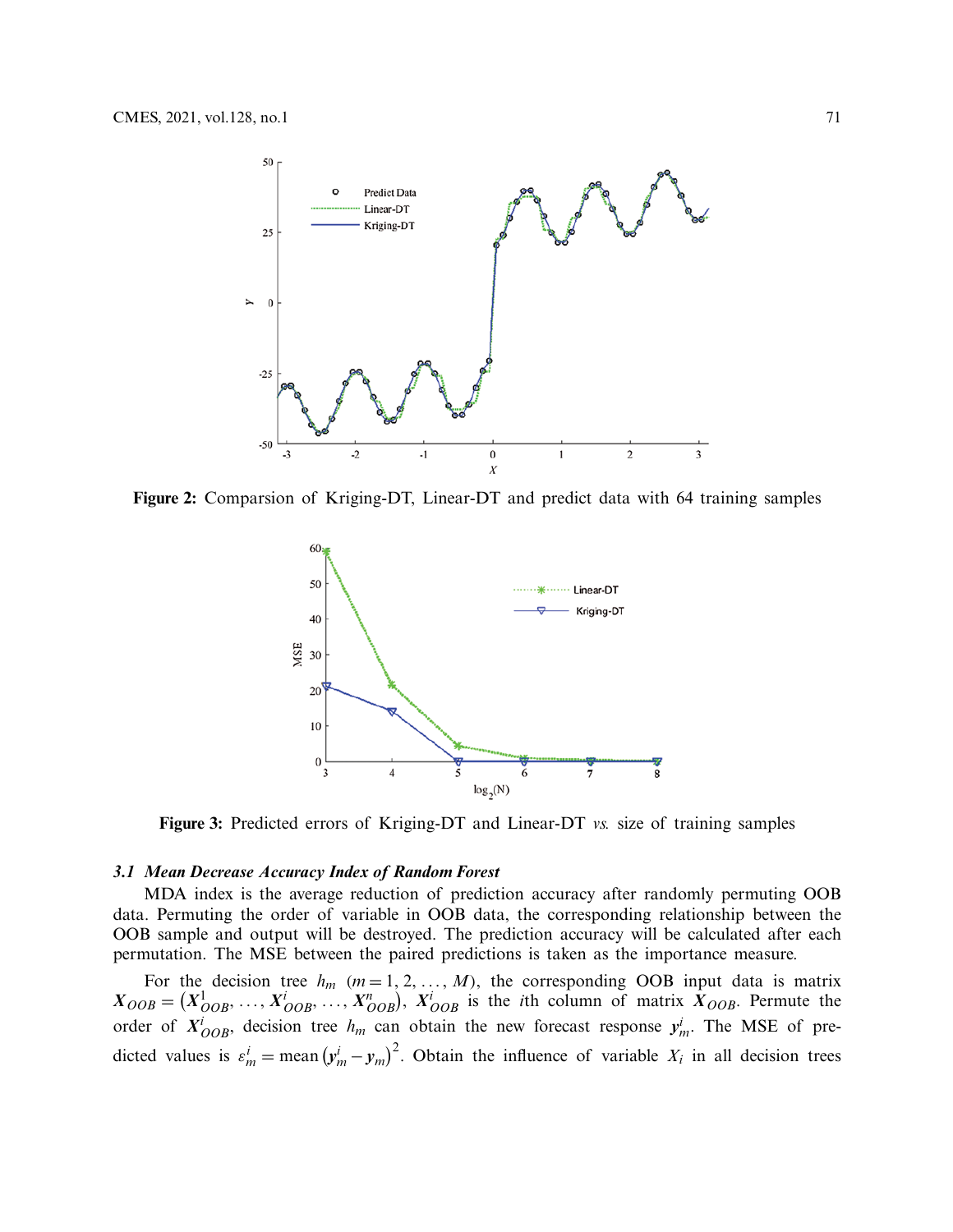$(\epsilon_1^i, \epsilon_2^i, \ldots, \epsilon_M^i)$ , the average of  $\epsilon_m^i$  (*m* = 1, 2, ..., *M*) is the total impact of variable *X<sub>i</sub>* based on the RF model:

$$
\eta_i^T = \frac{1}{M} \sum_{m=1}^M \varepsilon_m^i \tag{6}
$$

The subscript *m* of  $\varepsilon_m^i$  and  $y_m^i$  is the number of decision tree  $h_m$  ( $m = 1, 2, ..., M$ ), and the superscript *i* of  $\varepsilon_m^i$  and  $y_m^i$  indicates that the *i*th column of  $X_{OOB}$  is in disorder, corresponding to the variable *Xi*.

Based on the procedure of MDA index, the single variable, group variables and correlated variables importance measures are expanded to establish the variable importance measure system.

#### *3.2 Single Variable Importance Measure of Random Forest*

 $(X_{OOB}^1, \ldots, X_{OOB}^i, \ldots, X_{OOB}^n)$  is randomly permuted expected  $X_{OOB}^i$ , that is to say, the value of For the decision tree  $h_m$  ( $m = 1, 2, ..., M$ ), the order of OOB input data  $X_{OOB}$  = variable *Xi* is fixed, and the values of the other variables are randomly permuted. Then the decision tree can predict the modified OOB samples to get the predicted values  $y_m^{\sim i}$ , the MSE of predicted values is  $\varepsilon_m^{\sim i} = \text{mean} (y_m^{\sim i} - y_m)^2$ . Obtain the influence of variable  $X_i$  in all decision trees, the average of  $\varepsilon_m^{\sim i}$  is the main impact of variable  $X_i$  based on the RF model:

$$
\eta_i = \frac{1}{M} \sum_{m=1}^{M} \varepsilon_m^{-i} \tag{7}
$$

The superscript  $\sim i$  of  $\varepsilon_m^{\sim i}$  and  $y_m^{\sim i}$  indicates that the OOB data are permuted, expect for the *i*th columns.

# *3.3 Group Variable Importance Measure of Random Forest*

The MDA index of group variables can be presented as follows. In the process of permuting OOB data, the values of variables  $X_i$  and  $X_j$  are fixed, and the values of the other variables are permuted. The decision tree can predict the modified OOB samples to get the predicted values  $y_m^{\sim i,j}$ , the MSE of predicted values is  $\varepsilon_m^{\sim i,j} = \text{mean} \left( y_m^{\sim i,j} - y_m \right)^2$ . Obtain the influence of group variables  $[X_i, X_j]$  in all decision trees, the average of  $\varepsilon_m^{\sim i,j}$  is the main impact of group variables  $[X_i, X_j]$  based on the RF model:

$$
\eta_{ij} = \frac{1}{M} \sum_{m=1}^{M} \varepsilon_m^{-i,j} \tag{8}
$$

The superscript  $\sim i, j$  of  $\varepsilon_m^{\sim i, j}$  and  $y_m^{\sim i, j}$  indicates that the OOB data are permuted, expect for the *i*th and *j*th columns.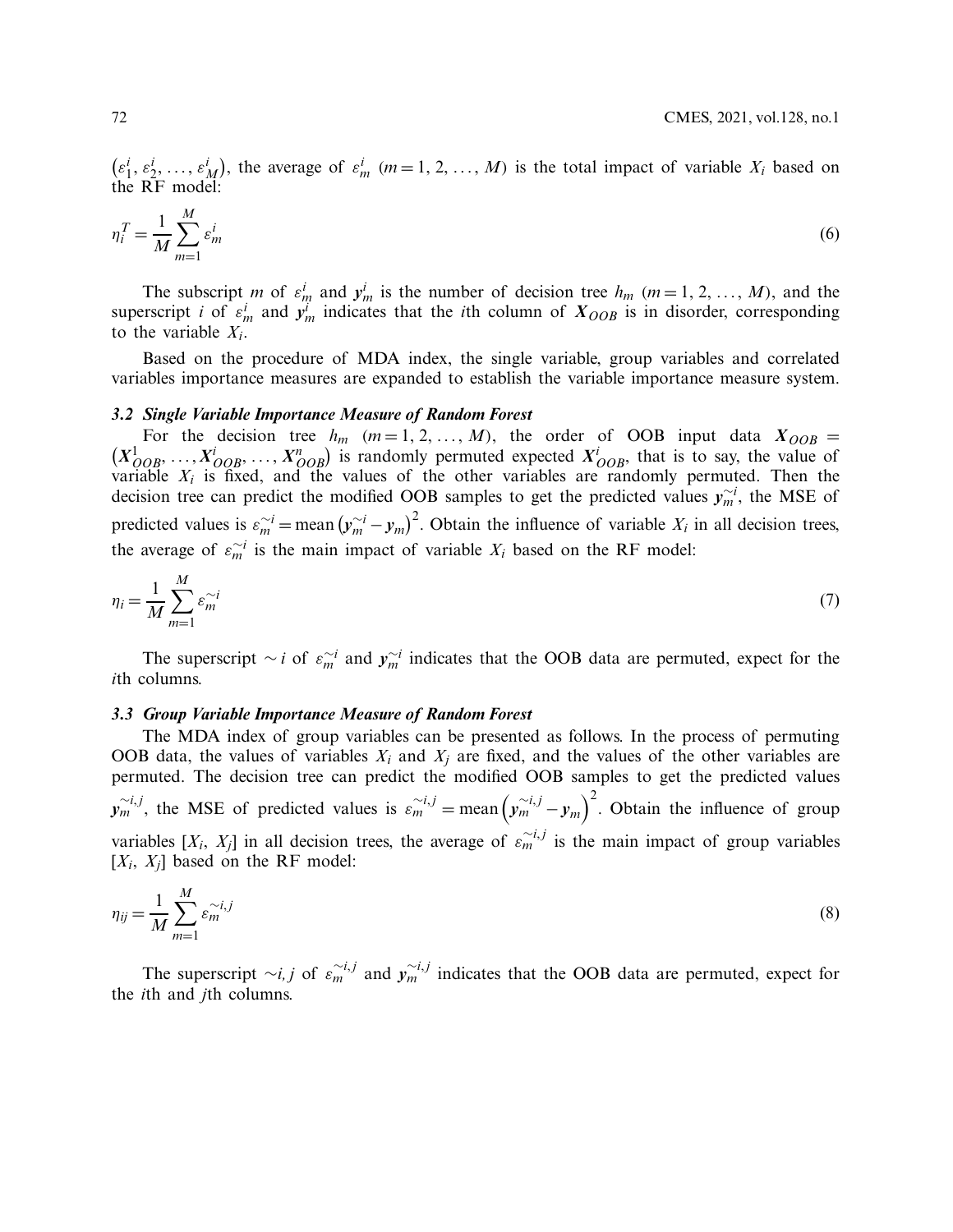#### *3.4 Correlated Variable Importance Measure of Random Forest*

With the past years, several techniques based on RF are proposed to measure the importance of the correlated variables [\[25](#page-20-6)[,26\]](#page-20-7). However, these researches directly use the independent importance measure techniques to estimate the importance of the correlated variables, which is not reasonable. Reference [\[27](#page-20-8)[,28\]](#page-20-9) divided the variance-based sensitivity indices into correlated contribution and independent contribution. Moreover, sparse grid integration (SGI) is carried out to perform importance analysis for correlated variables [\[29\]](#page-20-10). In the paper, the correlation of correlated variables is considered in the process of the RF importance measure. The necessary procedure of a single decision tree of the RF model for estimating the VIM consists of the following steps:

**Step 1:** Estimate the covariance matrix  $C_X$  and mean vector  $\mu_X$  from the original data  $X =$  $(X_1, \ldots, X_i, \ldots, X_n);$ 

**Step 2:** Randomly extract the OOB data  $X_{OOB} = (X_{OOB}^1, \ldots, X_{OOB}^i, \ldots, X_{OOB}^n)$  from the original data and use the other data to build the decision tree  $h_m$  ( $m = 1, 2, ..., M$ ). Use the decision tree  $h_m$  to predict the corresponding OOB data, and the prediction is  $y_m$ ;

**Step 3:** Split the matrix  $X_{OOB}$  into two parts: vector  $X_{OOB}^i$  and matrix  $X_{OOB}^{\sim i}$ ;

**Step 4:** Generate a new matrix  $X_{\sim i|i}$  and vector  $X_{i|\sim i}$  based on  $X_{OOB}^i$  and  $X_{OOB}^{\sim i}$ , respectively. The mean vectors and covariance matrixes are different from the original  $\mu_X$  and  $C_X$ , the new ones should be used in the transformation process. For the multivariate normal distribution,  $\mu_{\sim i|i}$ ,  $\mu_{i|~\sim i}$ ,  $C_{\sim i|i}$  and  $C_{i|~\sim i}$  can be acquired as follows:

The mean vector  $\mu_X$  and covariance matrix  $C_X$  of *X* can be separated as  $\mu_X = [\mu_{\sim i}, \mu_i]$  and  $C_X =$  *C*∼*<sup>i</sup> C*∼*i*, *<sup>i</sup>* ן . The conditional mean vector and covariance matrix can be obtained by the

*Ci*,∼*<sup>i</sup> Ci* following formulas [\[30\]](#page-20-11):

$$
\mu_{\sim i|i} = \mu_{\sim i} + C_{\sim i,i} C_i^{-1} (X_i - \mu_i) \quad \mu_{i|\sim i} = \mu_i + C_{i,\sim i} C_{\sim i}^{-1} (X_{\sim i} - \mu_{\sim i})
$$
  

$$
C_{\sim i|i} = C_{\sim i} - C_{\sim i,i} C_i^{-1} C_{i,\sim i} \quad C_{i|\sim i} = C_i - C_{i,\sim i} C_{\sim i}^{-1} C_{\sim i,i}
$$

After obtaining the corresponding  $\mu_{\sim i|i}$ ,  $\mu_{i|\sim i}$ ,  $C_{\sim i|i}$  and  $C_{i|\sim i}$ , Nataf transform can be employed to extract normal correlation samples  $X_{\sim i|i}$  and  $X_{i|\sim i}$  directly.

**Step 5:** Combine matrix  $X_{\sim i|i}$  with vector  $X_{OOB}^i$  as the new matrix  $X_{OOBnew}^i$  =  $\left(X^{1}_{\sim i|i},\, \ldots,\, X^{i-1}_{\sim i|i},\, X^{i}_{OOB},\, X^{i+1}_{\sim i|i},\, \ldots,\, X^{n}_{\sim i|i}\right)$ ), while combine vector with the matrix  $X_{OOB}^{\sim i}$  as  $X_{OOBnew}^{\sim i} = \left(X_{OOB}^1, \ldots, X_{OOB}^{i-1}, X_{i|\sim i}^i, X_{OOB}^{i+1}, \ldots, X_{OOB}^n\right);$ 

Step 6:  $X^i_{OOBnew}$  and  $X^{i}_{OOBnew}$  are passed down the decision tree and the predicted values  $y^i_m$ and  $y_m^{\sim i}$  are computed, respectively.  $\varepsilon_m^i$  and  $\varepsilon_m^{\sim i}$  of the correlated variables can be calculated by the following formula:

$$
\varepsilon_m^{\sim i} = \text{mean} \left( y_m^{\sim i} - y_m \right)^2 \quad \varepsilon_m^i = \text{mean} \left( y_m^i - y_m \right)^2
$$

Obtain the influence of variable  $X_i$  in all decision trees, the averages of  $\varepsilon_m^{\sim i}$  and  $\varepsilon_m^i$  $(m=1, 2, \ldots, M)$  are the main and total impact of variable  $X_i$  on the RF model.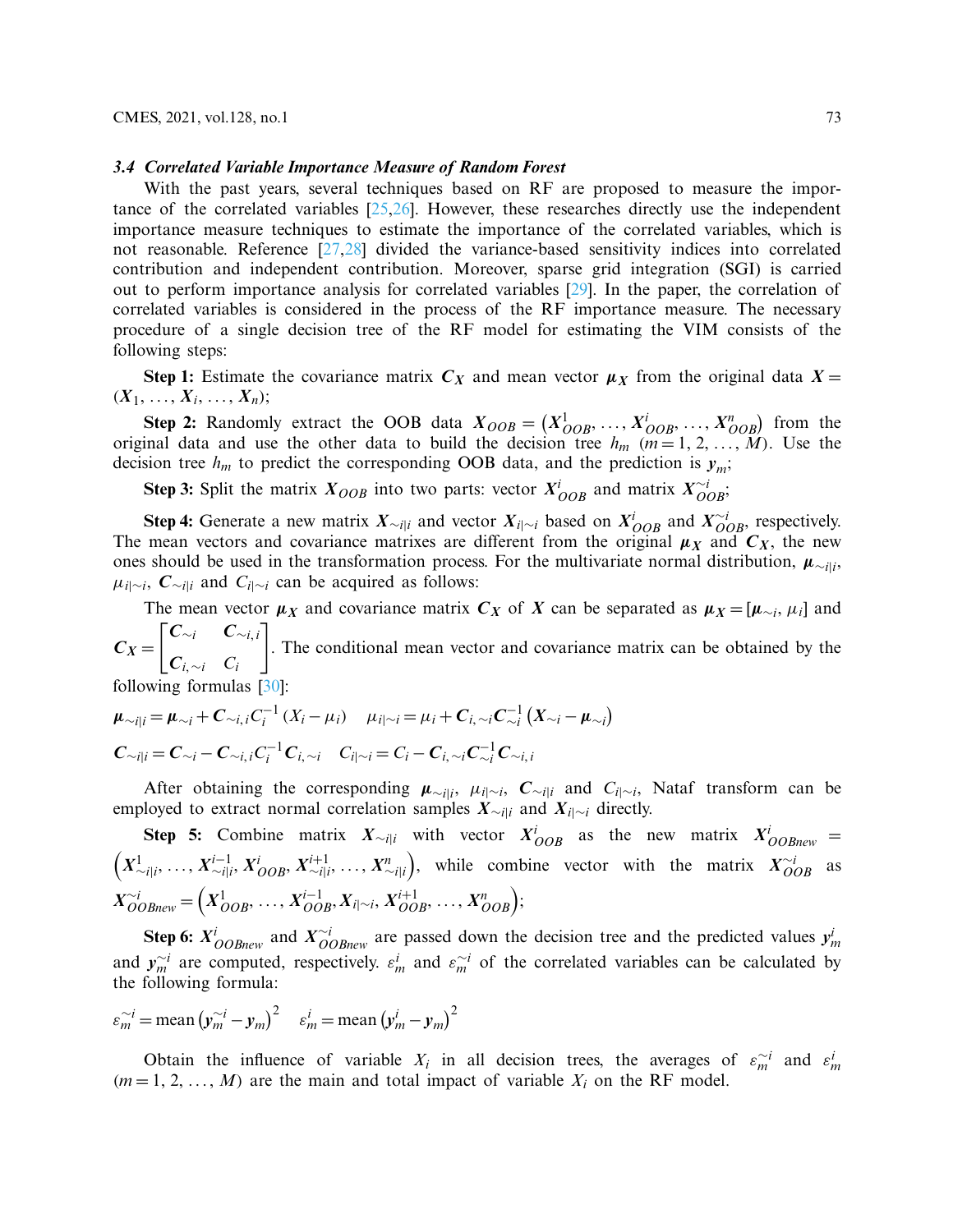The importance measure indices in correlated space and independent space are all given based on RF, which will establish the complete VIM system.

# **4 Link between VIM of RF and Variance-Based Global Sensitivity**

The similarity analysis process of MDA index  $\varepsilon_m^i$  based on OOB data and single-loop Monte Carlo simulation of variance-based global sensitivity can be used as a breakthrough point to find their link. The relationship between MDA index and variance-based global sensitivity can be explored firstly.

1) MDA index  $\varepsilon_m^i$  can be decomposed as follows:

$$
\varepsilon_{m}^{i} = \text{mean} \left( y_{m}^{i} - y_{m} \right)^{2} = \frac{1}{N} \sum_{j=1}^{N} \left( y_{m,j}^{i} - y_{m,j} \right)^{2}
$$
\n
$$
= \frac{1}{N} \sum_{j=1}^{N} \left[ \left( y_{m,j}^{i} \right)^{2} + \left( y_{m,j} \right)^{2} - 2y_{m,j} y_{m,j}^{i} \right] = \frac{1}{N} \sum_{j=1}^{N} \left( y_{m,j}^{i} \right)^{2} + \frac{1}{N} \sum_{j=1}^{N} \left( y_{m,j} \right)^{2} - \frac{2}{N} \sum_{j=1}^{N} y_{m,j} y_{m,j}^{i} \tag{9}
$$

When the sample size is large,  $\frac{1}{N}$  $\sum_{ }^{N}$ *j*=1  $(y<sup>i</sup><sub>m,j</sub>)<sup>2</sup>$  asymptotically equals  $\frac{1}{N}$  $\sum_{i=1}^{N}$ *j*=1  $(y_{m,j})^2$ , they are both second-order moment estimators of output response *Y*.

The total sensitivity index of single-loop Monte Carlo numerical simulation is:

$$
S_i^T = 1 - \frac{\frac{1}{N} \sum_{j=1}^N y_{\mathbf{B}}^j y_{\mathbf{C}_i}^j - g_0^2}{Var(Y)} = \frac{\frac{1}{N} \sum_{j=1}^N (y_{\mathbf{B}}^j)^2 - \frac{1}{N} \sum_{j=1}^N y_{\mathbf{B}}^j y_{\mathbf{C}_i}^j}{Var(Y)}
$$
(10)

<span id="page-9-1"></span>By comparison, it can be concluded that:

$$
S_i^T = \frac{\varepsilon_m^i}{2 \times Var\left(Y\right)}\tag{11}
$$

Thus, the relationship between MDA index of RF importance measure and variance-based global sensitivity indices is explored.  $\varepsilon_m^i$  can indicate the total impact of variable  $X_i$  on output performance. The larger  $\varepsilon_m^i$  is, the larger  $S_i^T$  is, which means that the total contribution of variable on output performance is larger.

2) The main variance-based sensitivity index  $S_i$  of single-loop Monte Carlo numerical simulation is equivalent to:

$$
S_i = \frac{\frac{1}{N} \sum_{j=1}^{N} y_A^j y_{C_i}^j - g_0^2}{Var(Y)} - 1 + 1 = 1 - \frac{\frac{1}{N} \sum_{j=1}^{N} (y_A^j)^2 - \frac{1}{N} \sum_{j=1}^{N} y_A^j y_{C_i}^j}{Var(Y)}
$$
(12)

<span id="page-9-0"></span>By comparison, it can be concluded that:

$$
S_i = 1 - \frac{\varepsilon_m^{\sim i}}{2 \times \text{Var}(Y)}\tag{13}
$$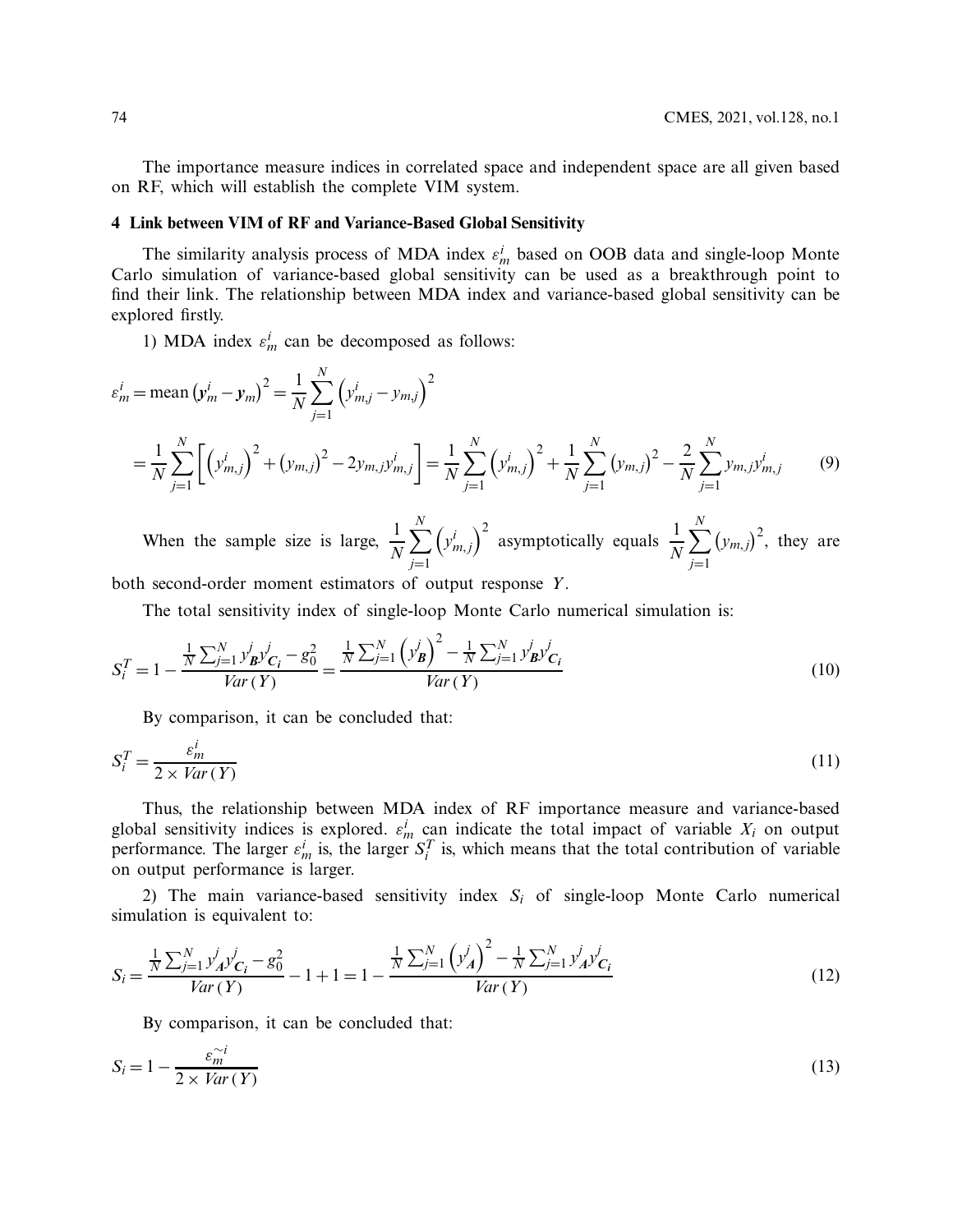[Eq. \(13\)](#page-9-0) shows the relationship between  $\varepsilon_m^{\sim i}$  and the main variance-based sensitivity index *S<sub>i</sub>*. Index  $\epsilon_m^{\sim i}$  can indicate the main impact of variable  $X_i$  on output performance. The larger  $\epsilon_m^{\sim i}$  is, the smaller  $S_i$  is, which means that the main contribution of variable on output performance is smaller.

3) The relationship of variance-based sensitivity index of group variables  $S_{[i,j]}$  and  $\varepsilon_m^{-i,j}$  can be expressed as:

$$
S_{[i,j]} = 1 - \frac{\varepsilon_m^{\sim i,j}}{2 \times Var(Y)}\tag{14}
$$

The influence of group variables  $[X_i, X_j]$  on the variance of output  $S_{[i,j]}$  is composed of the main sensitivity indices  $S_i$ ,  $S_j$  and second order sensitivity index  $S_{ij}$ .

$$
S_{[i,j]} = S_i + S_j + S_{ij}
$$
\n
$$
(15)
$$

<span id="page-10-1"></span><span id="page-10-0"></span>Combining Eqs.  $(13)$ – $(15)$ , the second-order variance sensitivity index can be derived:

$$
S_{ij} = \frac{\varepsilon_m^{\sim i} + \varepsilon_m^{\sim j} - \varepsilon_m^{\sim i, j}}{2 \times \text{Var}(Y)} - 1 \tag{16}
$$

So far, the MDA index, single variable index and group variables index are all proposed in the independent variable space.

4) In the correlated variable space,  $Var(Y) \neq Var(y_m^{-i}) \neq Var(y_m^i)$ , [Eqs. \(11\)](#page-9-1) and [\(13\)](#page-9-0) should be changed into the following formulas:

$$
S_i = 1 - \frac{\varepsilon_m^{\sim i} - E\left(\mathbf{y}_m^{\sim i}\right)^2 + E\left(\mathbf{y}_m\right)^2}{2 \times Var\left(Y\right)}\tag{17}
$$

$$
S_i^T = \frac{\varepsilon_m^i - E\left(\mathbf{y}_m^i\right)^2 + E\left(\mathbf{y}_m\right)^2}{2 \times Var\left(Y\right)}\tag{18}
$$

 $S_i$  contains the independent contribution of variable  $X_i$  and the correlated contribution of Pearson correlation coefficient, while  $S_i^T$  consists of the independent contribution by variable itself and interaction contribution with other variables.

#### **5 Examples and Discussion**

# *5.1 Numerical Example 1: Ishigami Function*

Ishigami function is considered:

$$
Y = \sin(X_1) + 7\sin^2(X_2) + 0.1X_3^4\sin(X_1)
$$

where  $X_i$  are uniformly distributed on the interval  $[-\pi, \pi]$ , and the variables are independent. Ishigami function is a highly nonlinear function. For variable  $X_2$ , the convergence trends of importance measures with the number of sample points by Monte Carlo simulation and RF are shown in [Fig. 4.](#page-11-0) There are 500 decision trees in the RF model. [Tabs. 1](#page-11-1) and [2](#page-11-2) show the VIM results of single variable and group variables respectively. The analytical results  $(S_i^{(Ana)}, S_i^{T(Ana)}$ and  $S_{ij}^{(Ana)}$ ) are also presented in [Tabs. 1](#page-11-1) and [2](#page-11-2) for comparison.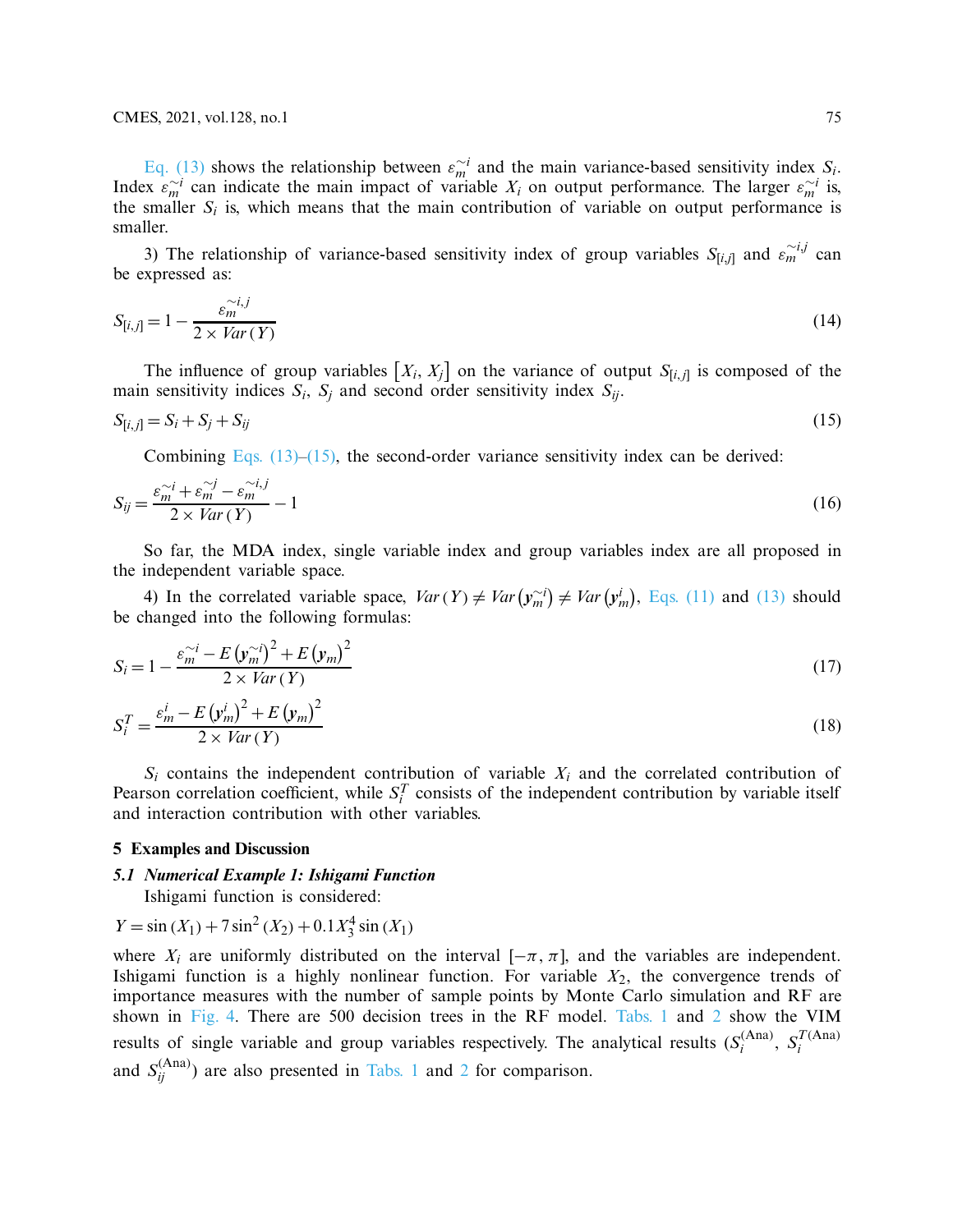

<span id="page-11-0"></span>**Figure 4:** The convergence trends of the important measures with sample size (a) The convergence trend of MC simulation (b) The convergence trend of RF model

|       | $\eta_i$     | $\eta_i \Rightarrow S_i$ $S_i^{(Ana)}$ |       | Error                                                     | $\eta_i^T$ | $\eta_i^T \Rightarrow S_i^T$ $S_i^{T(\text{Ana})}$ |       | Error $(\%)$ |
|-------|--------------|----------------------------------------|-------|-----------------------------------------------------------|------------|----------------------------------------------------|-------|--------------|
| $X_1$ | 18.997 0.314 |                                        | 0.314 | $\mathcal{L}_{\text{max}}$ and $\mathcal{L}_{\text{max}}$ | 15.359     | 0.555                                              | 0.558 | 0.54         |
| $X_2$ | 15.316       | 0.447                                  | 0.442 | 1.13%                                                     | 12.331     | 0.445                                              | 0.442 | 0.68         |
| $X_3$ | 27.784       | 0.003                                  | 0.000 | $\sim$ $-$                                                | 6.690      | 0.242                                              | 0.244 | 0.82         |

<span id="page-11-1"></span>**Table 1:** The single variable VIMs of Ishigami function

<span id="page-11-2"></span>**Table 2:** The group variables VIMs of Ishigami function

|          | $\eta_{ii}$ | $\eta_{ii} \Rightarrow S_{ii}$ | $S_{ii}^{(Ana)}$ | Error    |
|----------|-------------|--------------------------------|------------------|----------|
| $X_1X_2$ | 6.698       | 0.003                          | 0.000            |          |
| $X_1X_3$ | 12.413      | 0.241                          | 0.244            | $1.23\%$ |
| $X_2X_3$ | 15.364      | 0.002                          | 0.000            |          |

In all VIMs results tables,  $\eta_i^T \Rightarrow S_i^T$ ,  $\eta_i \Rightarrow S_i$  and  $\eta_{ij} \Rightarrow S_{ij}$  mean that importance measures in this column are derived from Eqs.  $(11)$ ,  $(13)$  and  $(16)$ , respectively.

There are  $5 \times 10^{20}$  random samples in single-loop Monte Carlo simulation to achieve the required accuracy, RF model only needs  $10^3$  samples (seen from [Fig. 4\)](#page-11-0). The comparison shows that RF method has faster convergence. The MDA indices of RF can get the variance-based sensitivity indices consistent with the analytical solutions (seen from [Tabs. 1](#page-11-1) and [2\)](#page-11-2), which suggests the RF model provides high accuracy. For the Ishigami function, the third-order sensitivity index  $S_{123} = 0$ , so the relationship of the variance-based sensitivity indices is  $S_i^T = S_i + \sum_{j \neq i} S_{ij}$ , which has a good agreement with the VIM estimators.

# *5.2 Numerical Example 2: Linear Function with Correlated Variables*

A linear model is considered [\[28](#page-20-9)]:

 $Y = X_1 + X_2 + X_3$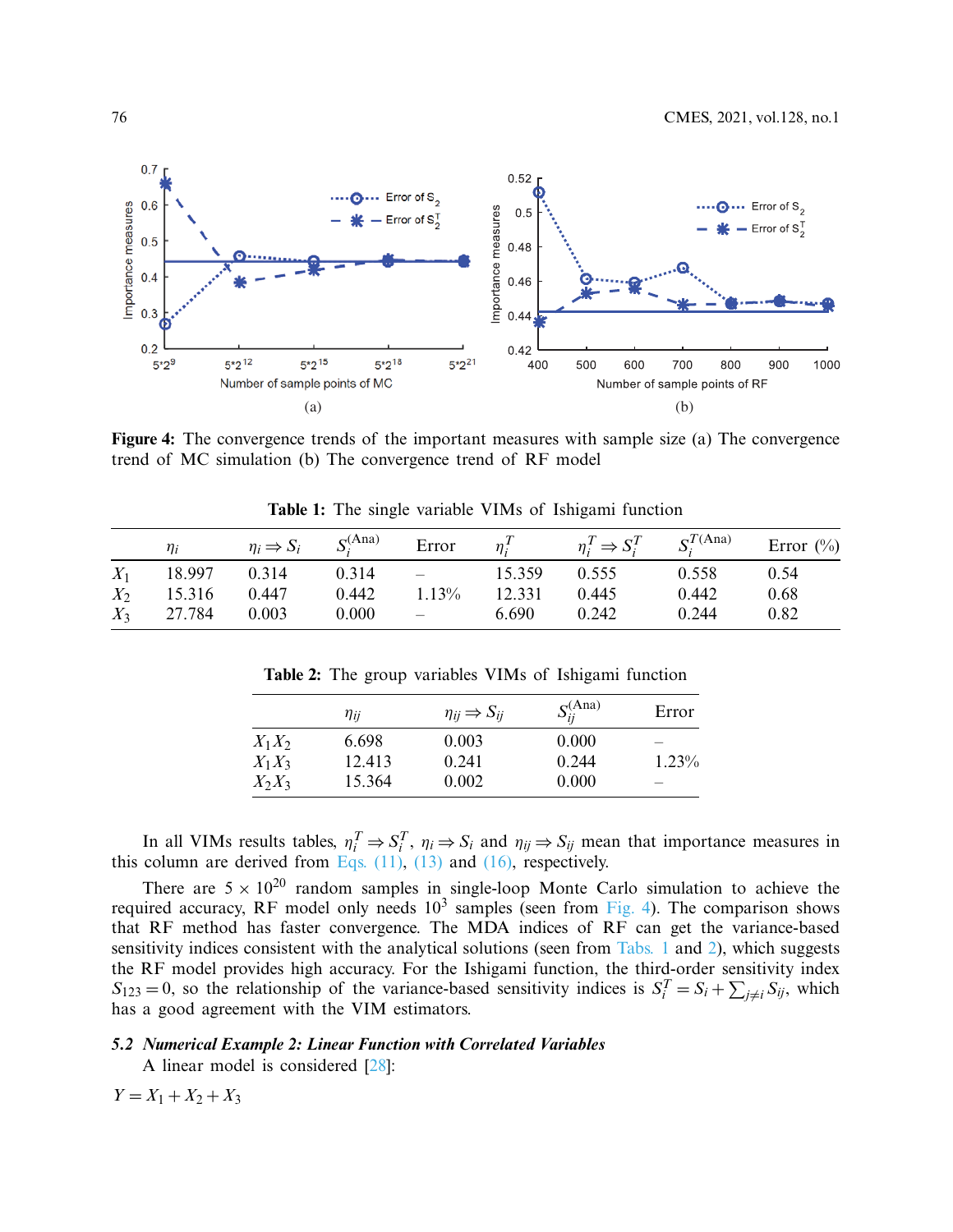where  $X_i$  are normally distributed with  $\mu_X = [0, 0, 0]$  and covariance matrix  $C_X =$  $\Gamma$  $\vert$ 10 0  $0$  1 ρσ 0  $\rho \sigma$   $\sigma^2$ ⎤  $\left| \cdot \right|$ 

Analytical solutions for the main and total sensitivity indices can be calculated as:

$$
S_1 = \frac{1}{2 + \sigma^2 + 2\rho\sigma}, \quad S_2 = \frac{(1 + \rho\sigma)^2}{2 + \sigma^2 + 2\rho\sigma}, \quad S_3 = \frac{(\rho + \sigma)^2}{2 + \sigma^2 + 2\rho\sigma}
$$

$$
S_1^T = \frac{1}{2 + \sigma^2 + 2\rho\sigma}, \quad S_2^T = \frac{1 - \rho^2}{2 + \sigma^2 + 2\rho\sigma}, \quad S_3^T = \frac{\sigma^2 (1 - \rho^2)}{2 + \sigma^2 + 2\rho\sigma}
$$

There are 500 decision trees and 600 samples used to analyze the importance measures. [Fig. 5](#page-12-0) shows the importance measures of the correlated input variables with different  $\rho s$ . [Tab. 3](#page-13-0) shows the importance measures of independent and correlated variables cases at  $\sigma = 2$ . Additionally, the analytical solutions are also presented for comparison.



<span id="page-12-0"></span>**Figure 5:** The importance measures of correlated input variables at different correlation coefficients (a) Importance measures *vs.* correlation coefficients (b)  $S_i - S_i^T$  *vs.* correlation coefficients

All the importance measures for correlated variables and independent ones are simulated. From the analytical results of main and total sensitivity indices, it can be found that  $S_i^T \leq S_i$  if  $\rho \geq 0$  or  $\rho \leq -\frac{2\sigma}{\sigma^2 + \sigma^2}$  $\sigma^2 + 1$ . The interaction sensitivity indices are all equal to zero, so  $S_i - S_i^T$  only contain the correlated contribution by the Pearson correlation coefficients. For variable  $X_1$ , the main sensitivity index  $S_1$  is equal to total indices  $S_1^T$  and  $S_1 - S_1^T = 0$ , because of the independence of the variable  $X_1$  with other variables. For the variables  $X_2$  and  $X_3$ ,  $S_2 - S_2^T = S_3 - S_3^T$ , which suggests that the correlated contribution is generated from Pearson correlation coefficients.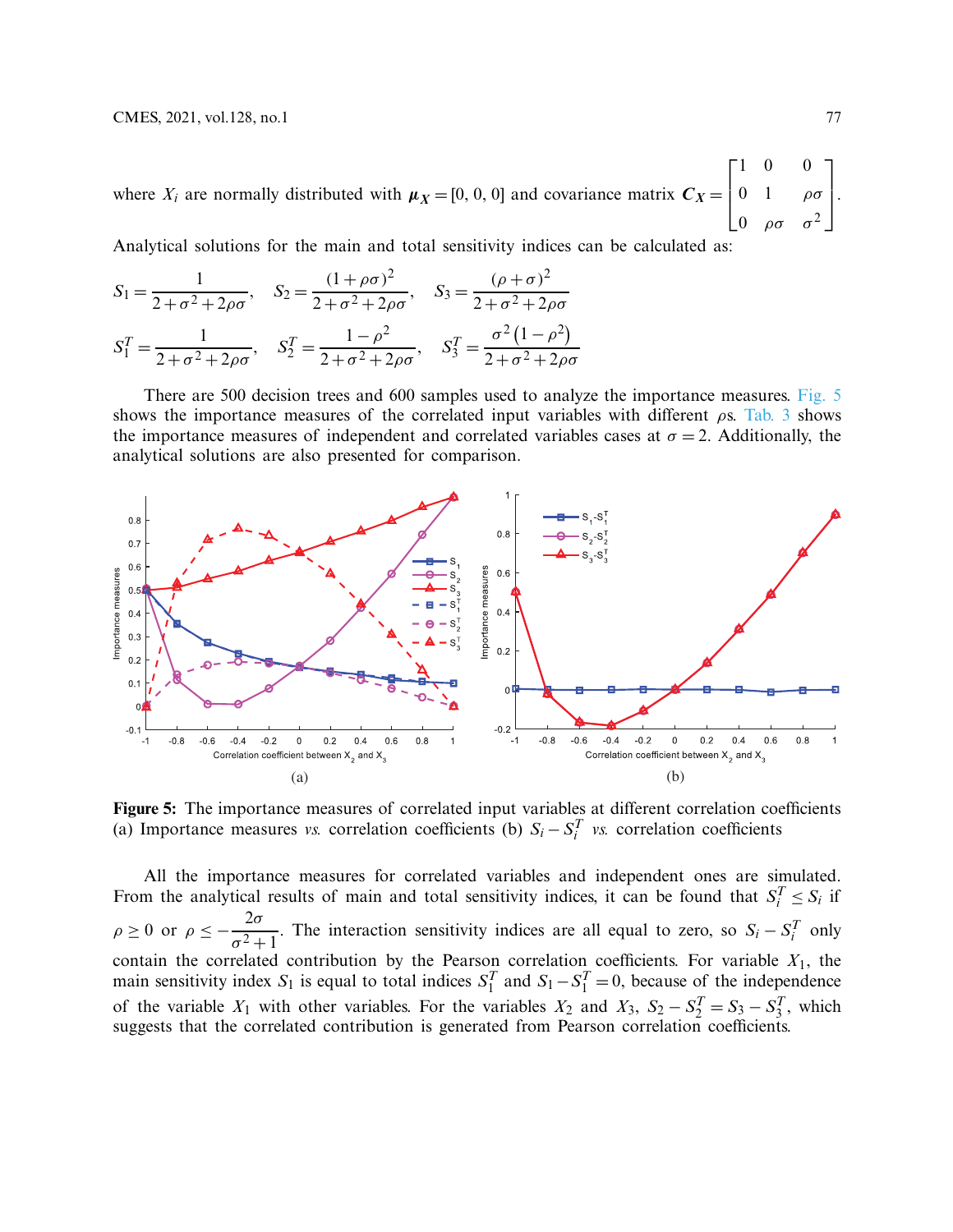| $\rho$       |       | $\eta_i$ | $\eta_i \Rightarrow S_i$ | $S_i^{(Ana)}$ | Error | $\eta_i^T$ | $\eta_i^T \Rightarrow S_i^T$ | $S_i^{T(\overline{\mathrm{Ana}})}$ | Error    |
|--------------|-------|----------|--------------------------|---------------|-------|------------|------------------------------|------------------------------------|----------|
| $\mathbf{0}$ | $X_1$ | 9.909    | 0.163                    | 0.167         | 2.39% | 1.957      | 0.166                        | 0.167                              | 0.60%    |
|              | $X_2$ | 9.921    | 0.162                    | 0.167         | 2.99% | 1.975      | 0.168                        | 0.167                              | 0.60%    |
|              | $X_3$ | 3.930    | 0.667                    | 0.667         |       | 7.918      | 0.669                        | 0.667                              | 0.30%    |
| 0.5          | $X_1$ | 14.031   | 0.124                    | 0.125         | 0.80% | 1.685      | 0.123                        | 0.125                              | $1.60\%$ |
|              | $X_2$ | 8.964    | 0.498                    | 0.500         | 0.40% | 1.742      | 0.094                        | 0.094                              |          |
|              | $X_3$ | 3.423    | 0.781                    | 0.781         |       | 7.277      | 0.370                        | 0.375                              | 1.33%    |
| $-0.5$       | $X_1$ | 6.440    | 0.244                    | 0.250         | 2.40% | 1.707      | 0.252                        | 0.250                              | 0.80%    |
|              | $X_2$ | 8.927    | 0.001                    | 0.000         |       | 1.745      | 0.190                        | 0.188                              | 1.06%    |
|              | $X_3$ | 3.444    | 0.555                    | 0.563         | 1.42% | 7.248      | 0.754                        | 0.750                              | 0.53%    |
| 0.8          | $X_1$ | 16.527   | 0.102                    | 0.109         | 6.42% | 1.292      | 0.106                        | 0.109                              | 2.75%    |
|              | $X_2$ | 7.330    | 0.739                    | 0.735         | 0.54% | 1.344      | 0.039                        | 0.039                              |          |
|              | $X_3$ | 2.624    | 0.856                    | 0.852         | 0.47% | 6.008      | 0.150                        | 0.157                              | 4.46%    |
| $-0.8$       | $X_1$ | 4.765    | 0.356                    | 0.357         | 0.28% | 1.298      | 0.360                        | 0.357                              | 0.84%    |
|              | $X_2$ | 7.389    | 0.129                    | 0.129         |       | 1.355      | 0.126                        | 0.129                              | $2.33\%$ |
|              | $X_3$ | 2.659    | 0.511                    | 0.514         | 0.58% | 6.012      | 0.504                        | 0.514                              | 1.95%    |

<span id="page-13-0"></span>**Table 3:** The single variable VIMs of Example 5.2

#### *5.3 Numerical Example 3: Nonlinear Function with Correlated Variables*

Consider a nonlinear model 
$$
Y = X_1 X_3 + X_2 X_4
$$
 [28], where  $X \sim N(\mu_X, C_X)$  with  $\mu_X =$   
\n[0, 0,  $\mu_3$ ,  $\mu_4$ ] and covariance matrix  $C_X = \begin{bmatrix} \sigma_1^2 & \rho_{12}\sigma_1\sigma_2 & 0 & 0 \\ \rho_{12}\sigma_1\sigma_2 & \sigma_2^2 & 0 & 0 \\ 0 & 0 & \sigma_3^2 & \rho_{34}\sigma_3\sigma_4 \\ 0 & 0 & \rho_{34}\sigma_3\sigma_4 & \sigma_4^2 \end{bmatrix}$ .

Analytical values of main and total sensitivity indices are:

$$
S_1 = \frac{\sigma_1^2 \left(\mu_3 + \mu_4 \rho_{12} \frac{\sigma_2}{\sigma_1}\right)^2}{V}, \quad S_2 = \frac{\sigma_2^2 \left(\mu_4 + \mu_3 \rho_{12} \frac{\sigma_1}{\sigma_2}\right)^2}{V}, \quad S_3 = S_4 = 0
$$
  
\n
$$
S_1^T = \frac{\sigma_1^2 \left(1 - \rho_{12}^2\right) \left(\sigma_3^2 + \mu_3^2\right)}{V}, \quad S_2^T = \frac{\sigma_2^2 \left(1 - \rho_{12}^2\right) \left(\sigma_4^2 + \mu_4^2\right)}{V}, \quad S_3^T = \frac{\sigma_1^2 \sigma_3^2 \left(1 - \rho_{34}^2\right)}{V},
$$
  
\n
$$
S_4^T = \frac{\sigma_2^2 \sigma_4^2 \left(1 - \rho_{34}^2\right)}{V},
$$

where  $V = \sigma_1^2 (\sigma_3^2 + \mu_3^2) + \sigma_2^2 (\sigma_4^2 + \mu_4^2) + 2\rho_{12}\sigma_1\sigma_2 (\rho_{34}\sigma_3\sigma_4 + \mu_3\mu_4).$ 

Set  $\mu_X = [0, 0, 250, 400]$  and standard variance vector  $\sigma = [4, 2, 200, 300]$ . There are 500 decision trees and 3000 samples to construct the RF model. [Tab. 4](#page-14-0) shows the VIMs results of group variables for the independent variable. The Pearson correlation coefficients are  $\rho_{12} = 0.3$  and  $\rho_{34} = -0.3$ . [Tab. 5](#page-14-1) shows the importance measures of single variable in the case of correlated and independent variable space.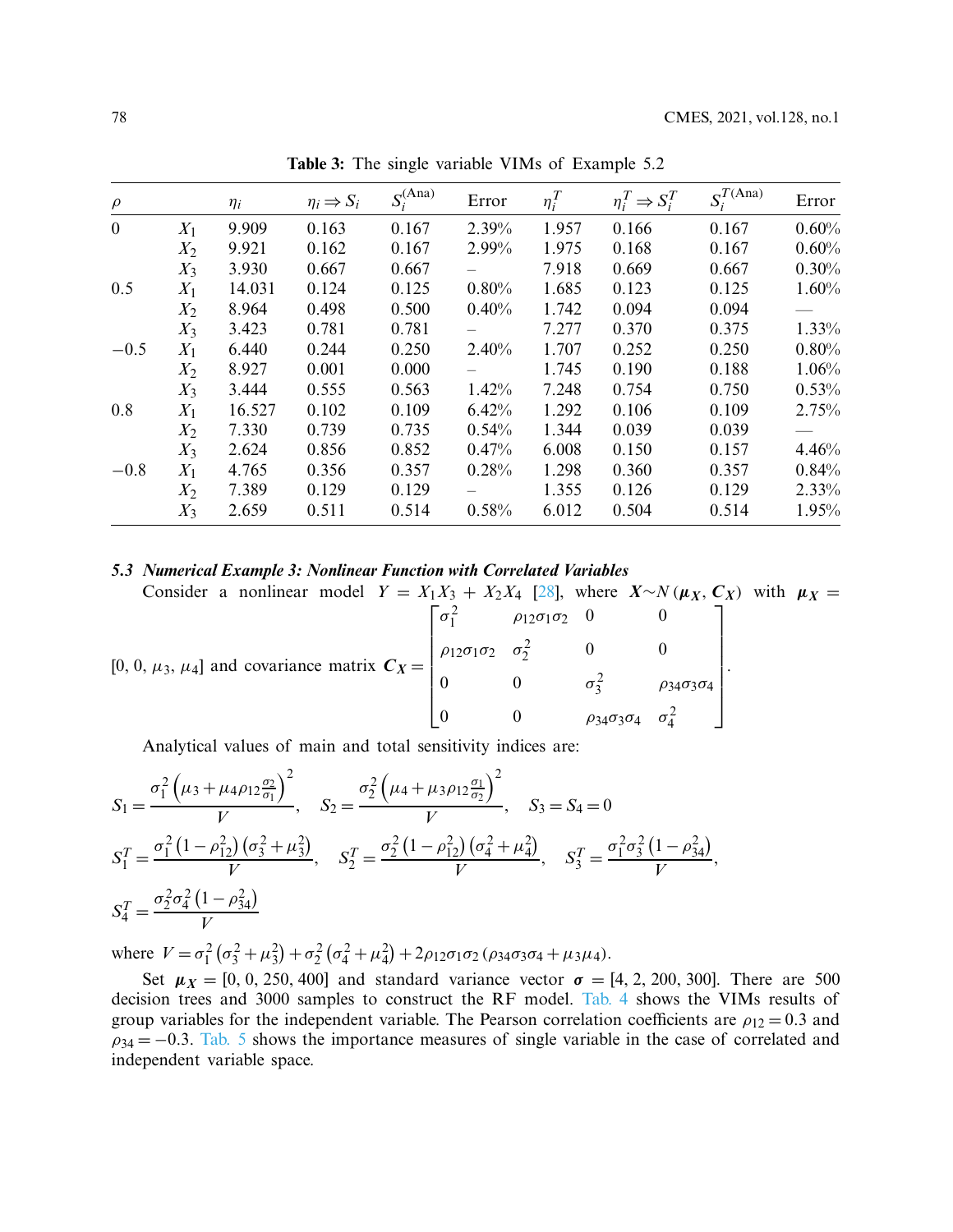|                                               | $X_1X_2$                       | $X_1X_3$                       | $X_1X_4$                       | $X_2X_3$                       | $X_2X_4$                       | $X_3X_4$                       |  |
|-----------------------------------------------|--------------------------------|--------------------------------|--------------------------------|--------------------------------|--------------------------------|--------------------------------|--|
| $\eta_{ij}$<br>$\eta_{ij} \Rightarrow S_{ij}$ | $1.931 \times 10^{6}$<br>0.000 | $1.975 \times 10^{6}$<br>0.242 | $3.206 \times 10^{6}$<br>0.002 | $3.905 \times 10^{6}$<br>0.004 | $3.207 \times 10^{6}$<br>0.137 | $5.171 \times 10^{6}$<br>0.008 |  |

<span id="page-14-0"></span>**Table 4:** The group variables VIMs of Example 5.3

<span id="page-14-1"></span>**Table 5:** The single variable VIMs of Example 5.3

|                  |         | $\eta_i$                             | $\eta_i \Rightarrow S_i$ | $S_i^{(Ana)}$ | Error                    | $\eta_i^T$            | $\eta_i^T \Rightarrow S_i^T$ | $S_i^{T(\text{Ana})}$ | Error |
|------------------|---------|--------------------------------------|--------------------------|---------------|--------------------------|-----------------------|------------------------------|-----------------------|-------|
| Independent case | $X_1$   | $3.205 \times 10^{6}$                | 0.380                    | 0.379         | 0.26%                    | $3.223 \times 10^{6}$ | 0.623                        | 0.621                 | 0.32% |
|                  | $X_{2}$ | $3.903 \times 10^{6}$                | 0.246                    | 0.242         | $1.65\%$                 | $1.977 \times 10^{6}$ | 0.382                        | 0.379                 | 0.79% |
|                  | $X_3$   | $5.199 \times 10^{6}$                | 0.004                    | 0.000         | $\overline{\phantom{a}}$ | $1.225 \times 10^{6}$ | 0.237                        | 0.242                 | 2.07% |
|                  |         | $X_4$ 5.188 $\times$ 10 <sup>6</sup> | 0.002                    | 0.000         | $\equiv$                 | $7.063 \times 10^{5}$ | 0.137                        | 0.136                 | 0.74% |
| Correlated case  | $X_1$   | $5.356 \times 10^{6}$                | 0.492                    | 0.507         | 2.96%                    | $1.835 \times 10^{6}$ | 0.490                        | 0.492                 | 0.41% |
|                  | $X_{2}$ | $2.473 \times 10^{6}$                | 0.403                    | 0.399         | $1.00\%$                 | $4.319 \times 10^{6}$ | 0.333                        | 0.300                 | 11.0% |
|                  | $X_3$   | $6.036 \times 10^{6}$                | 0.001                    | 0.000         | $\equiv$                 | $1.089 \times 10^{6}$ | 0.189                        | 0.192                 | 1.56% |
|                  |         | $X_4$ 5.924 $\times$ 10 <sup>6</sup> | 0.000                    | 0.000         | $\equiv$                 | $6.938 \times 10^{5}$ | 0.108                        | 0.108                 |       |

[Tabs. 4](#page-14-0) and [5](#page-14-1) show that analytical values and numerical simulation of VIMs have good consistency. In independent variable space, the third and fourth order sensitivity indices are all equal to zero, so the relationship of important measures of single variable and group variables are also  $S_i^T = S_i + \sum_{j \neq i} S_{ij}$ .

# *5.4 Engineering Example 4: Series and Parallel Electronic Models*

Since the reliability of an electronic instrument in design stages has attracted much attention. Two simple electronic circuit models from reference [\[31\]](#page-20-12) are used to get the VIMs. The series and parallel structures (shown in [Fig. 6\)](#page-14-2) are all considered in the importance measures. Each of the electronic circuit models contains four elements. The lifetime  $T_i$  independently obeys exponential distribution. The failure rate parameters are  $\lambda = [1, 1/4.5, 1/9, 1/99]$ , and the lifetime *T* of the models can be respectively expressed as:

Series model:  $T = \min(T_1, T_2, T_3, T_4)$ 

Parallel model:  $T = \max(T_1, T_2, T_3, T_4)$ 



<span id="page-14-2"></span>**Figure 6:** The series and parallel electronic circuit structures (a) Series model (b) Parallel model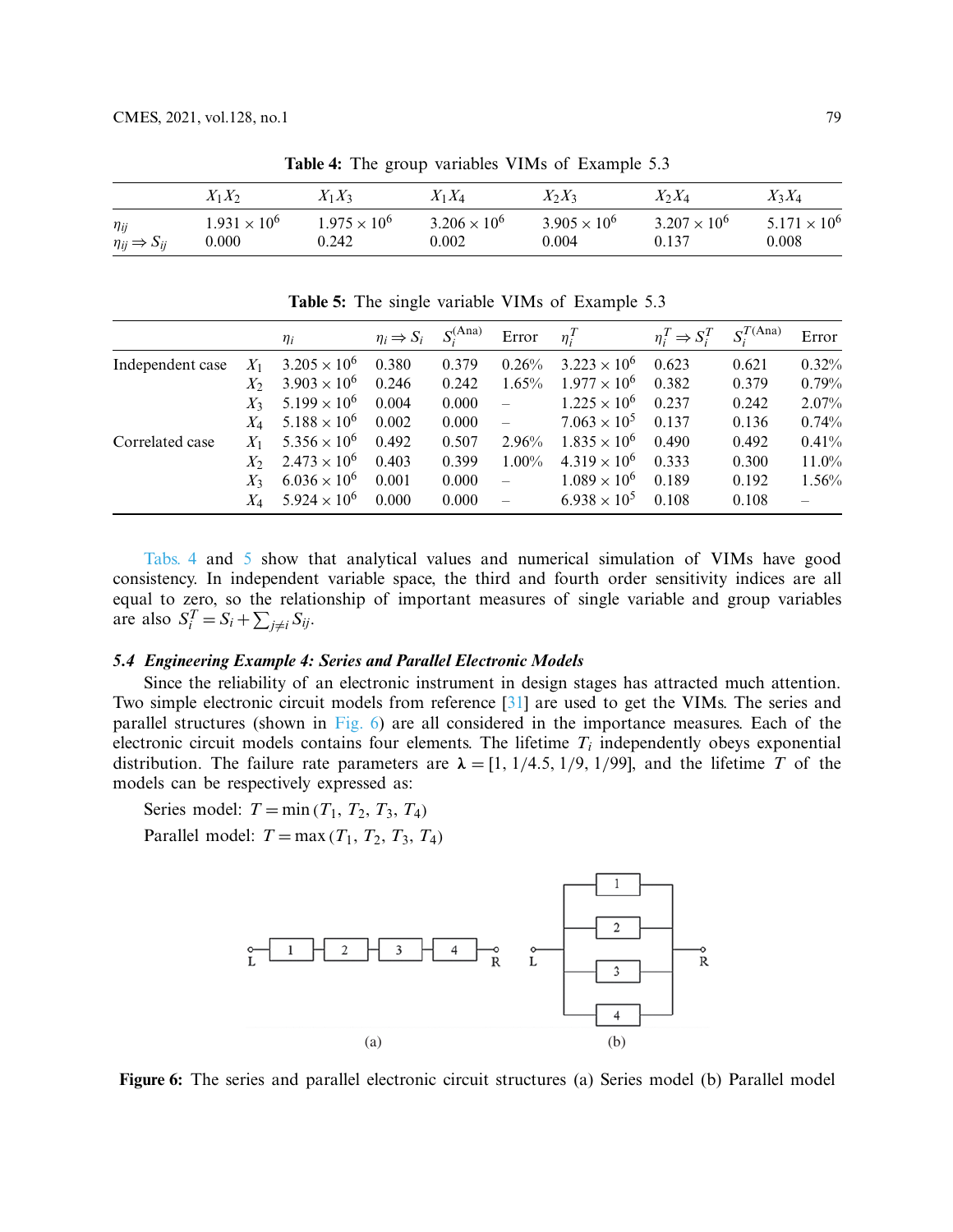[Tabs. 6](#page-15-0) and [7](#page-15-1) show the computational results of the importance measures by RF model, there are 500 decision trees and 15000 samples in the RF model. Due to the electronic circuit structures are discontinuous, more samples are needed to acquire the precise surrogate model and the importance measures. Additionally, the MC simulation results with  $6 \times 2^{25}$  random samples are presented as approximate exact solutions  $S_i^{(MC)}$ ,  $S_i^{T(MC)}$  and  $S_{ij}^{(MC)}$  for comparison. From the comparison, the RF importance measures are also appropriate for the discontinuous model. The main sensitivity indices are almost equal to the total indices in the parallel model, while they have a significant difference in the series model (seen from [Tab. 6\)](#page-15-0). The second-order indices of series model are not equal to zero (seen from [Tab. 7\)](#page-15-1), which causes the VIMs difference between parallel model and series model.

 $\eta_i \implies S_i \qquad S_i^{(MC)} \qquad \eta_i^T$ *i*  $\eta_i^T \Rightarrow S_i^T$  $S_i^T$  *S*<sup>*T*(*MC*)</sup> Series model *T*<sub>1</sub> 0.429 0.607 0.593 0.942 0.864 0.853 *T*<sup>2</sup> 0.993 0.090 0.090 0.308 0.282 0.284 *T*<sup>3</sup> 1.048 0.039 0.043 0.158 0.145 0.153 *T*<sup>4</sup> 1.090 0.001 0.004 0.005 0.004 0.0149 Parallel model  $T_1$   $1.929 \times 10^4$  0.000 0.000 0.000 0.000 0.000 0.000  $T_2$  1.929 × 10<sup>4</sup> 0.000 0.000 0.000 0.000 0.001  $T_3$  1.929 × 10<sup>4</sup> 0.000 0.000 1.929 × 10<sup>4</sup> 0.001 0.001 *T*<sup>4</sup> 12.232 0.999 0.999 12.217 1.000 1.000

<span id="page-15-0"></span>**Table 6:** The single variable VIMs of electronic models

<span id="page-15-1"></span>**Table 7:** The group variables VIMs of series model

|                                | $T_1T_2$ | $T_1T_3$ | $T_1T_4$ | $T_2T_3$ | $T_2T_4$ | $T_3T_4$ |
|--------------------------------|----------|----------|----------|----------|----------|----------|
| $\eta_{ij}$                    | 0.835    | 0.705    | 0.602    | 0.142    | 0.095    | 0.047    |
| $\eta_{ij} \Rightarrow S_{ij}$ | 0.152    | 0.069    | 0.006    | 0.008    | 0.001    | 0.000    |
| $S_{ij}^{(MC)}$                | 0.156    | 0.069    | 0.003    | 0.006    | 0.003    | 0.000    |

# *5.5 Engineering Example 5: A Cantilever Tube Model*

A cantilever tube model (shown in [Fig. 7\)](#page-16-0) is used to analyze the variable importance measures. The model is a nonlinear model with six random variables. The input variables are outer diameter *d*, thickness *t*, external forces *F*1, *F*2, *P* and torsion *T*, respectively.

The tensile stress  $\sigma_x$  and the torsion stress  $\tau_{zx}$  can be analyzed:

$$
\sigma_x = \frac{P + F_1 \sin \theta_1 + F_2 \sin \theta_2}{A} + \frac{M}{I}, \quad \tau_{zx} = \frac{Td}{4I}
$$

where the sectional area  $A$ , the bending moment  $M$  and the inertia moment  $I$  can be calculated by the following formula:

$$
A = \frac{\pi}{4} \left[ d^2 - (d - 2t)^2 \right], \quad M = F_1 L_1 \cos \theta_1 + F_2 L_2 \cos \theta_2, \quad I = \frac{\pi}{64} \left[ d^4 - (d - 2t)^4 \right].
$$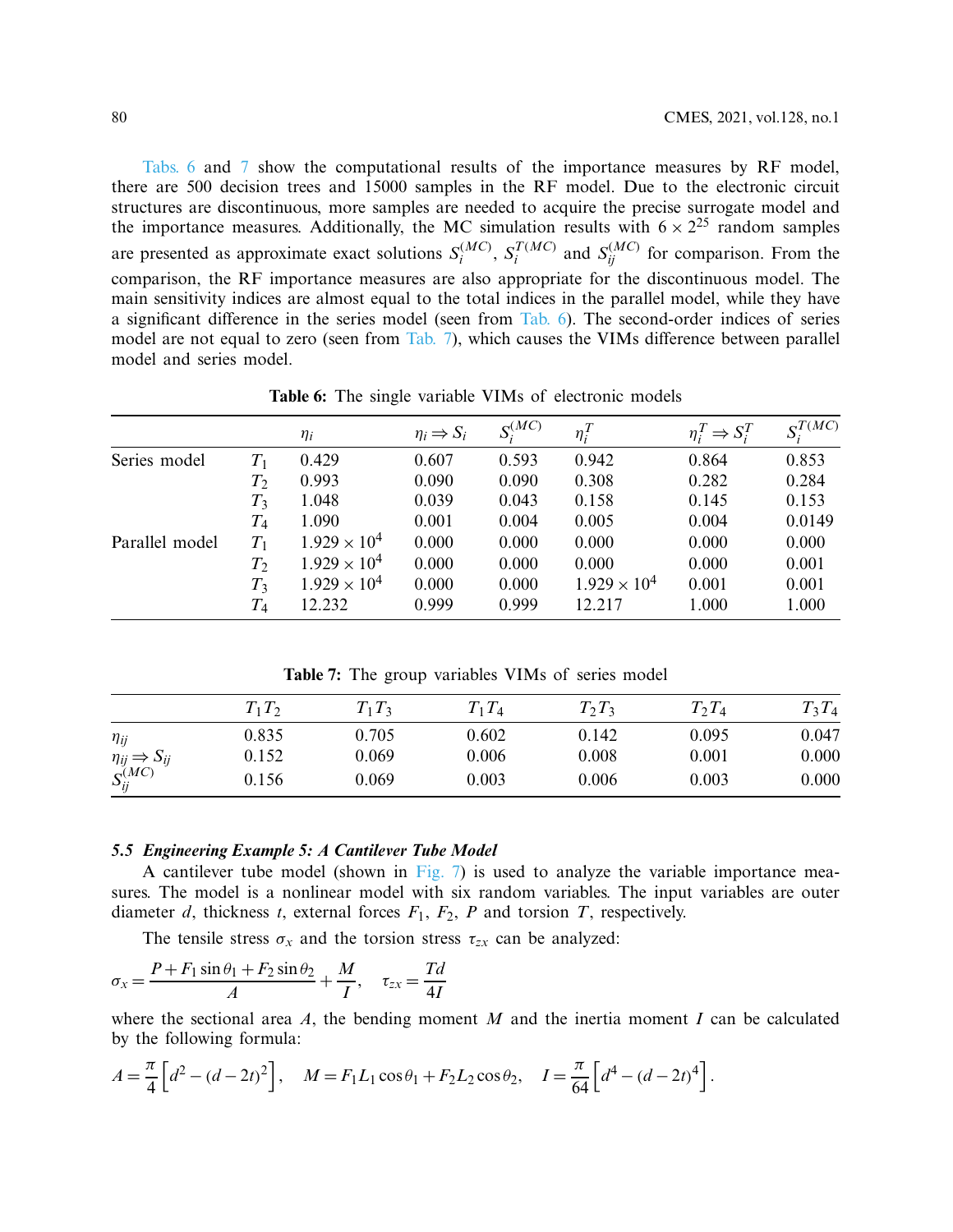

<span id="page-16-0"></span>**Figure 7:** The cantilever tube model

And the maximum stress of the cantilever can be calculated as  $\sigma_{\text{max}} = \sqrt{\sigma_x^2 + 3\tau_{zx}^2}$ . All input variables *t*, *d*,  $F_1$ ,  $F_2$ , *P* and *T* are normally distributed with parameters shown in [Tab. 8.](#page-16-1) The Pearson correlation coefficients are  $\rho_{td} = 0.3$  and  $\rho_{F_1F_2} = 0.5$ . There are 500 decision trees and 7000 samples in the RF model. [Tab. 9](#page-17-0) gives the variable importance measures by RF method and the single-loop Monte Carlo simulation method. The cost of the MC method is  $8 \times 2^{23}$  points for each case.

<span id="page-16-1"></span>**Table 8:** Distribution parameters of input variables

| Variable/unit | Mean  | Standard variance |
|---------------|-------|-------------------|
| t/mm          | 5     | 0.1               |
| d/mm          | 42    | 0.5               |
| $F_1/N$       | 3000  | 300               |
| $F_2/N$       | 3000  | 300               |
| P/N           | 12000 | 1200              |
| $T/N$ ·mm     | 90000 | 9000              |

For the independent variables, the main and total sensitivity indices of input variables are very close (seen from [Tab. 9\)](#page-17-0), which suggests that the influence of these variables to the output response mainly come from unique variables and the interaction contribution is very small. The external force *P* is the most important variable in the independent space; the importance of the other input variables has a slight difference.

Furthermore, the importance measures are different in the correlated variable space. For the correlated input variables *t*, *d*,  $F_1$  and  $F_2$  the sensitivity indices  $S_i > S_i^T$ , the influence on the output response mainly originates from the correlated contribution by Pearson correlation coefficients. For the input variables *P* and *T*, they are independent with other variables, so the first order indices are almost equal to total sensitivity indices. Therefore, the proposed variable RF importance measure system not only reflects the important variables but also provides useful information to identify the structure of the engineering model, which will provide useful guidance for the engineering design and optimization.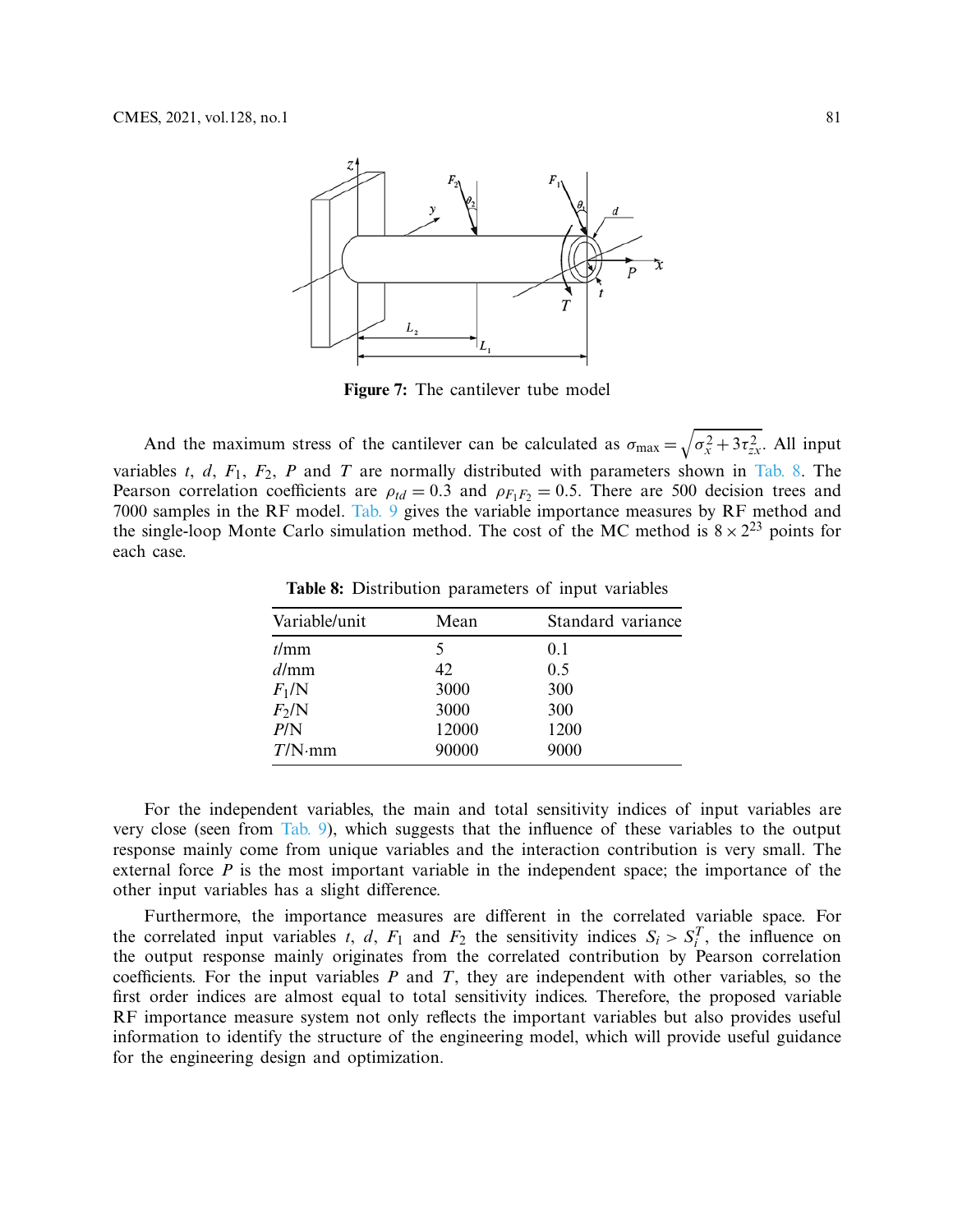|                   |                              | t      | $\overline{d}$ | $F_1$ | F <sub>2</sub> | $\boldsymbol{P}$ | $\boldsymbol{T}$ |
|-------------------|------------------------------|--------|----------------|-------|----------------|------------------|------------------|
| Independent space | $\eta_i$                     | 9.690  | 9.216          | 9.407 | 9.937          | 4.060            | 9.416            |
|                   | $\eta_i \Rightarrow S_i$     | 0.061  | 0.107          | 0.089 | 0.037          | 0.607            | 0.088            |
|                   | $S_i^{(MC)}$                 | 0.060  | 0.112          | 0.086 | 0.038          | 0.615            | 0.088            |
|                   | $\eta_i^T$                   | 0.706  | 1.172          | 0.906 | 0.407          | 6.328            | 0.934            |
|                   | $\eta_i^T \Rightarrow S_i^T$ | 0.068  | 0.114          | 0.088 | 0.039          | 0.613            | 0.091            |
|                   | $S_i^{T(MC)}$                | 0.060  | 0.112          | 0.086 | 0.038          | 0.615            | 0.089            |
| Correlated space  | $n_i$                        | 10.842 | 9.863          | 9.730 | 9.970          | 4.641            | 10.335           |
|                   | $\eta_i \Rightarrow S_i$     | 0.054  | 0.140          | 0.165 | 0.107          | 0.590            | 0.090            |
|                   | $S_i^{(\overbrace{MC})}$     | 0.057  | 0.133          | 0.151 | 0.110          | 0.593            | 0.085            |
|                   | $\eta_i^T$                   | 0.174  | 1.180          | 0.593 | 0.473          | 6.747            | 0.973            |
|                   | $\eta_i^T \Rightarrow S_i^T$ | 0.008  | 0.094          | 0.064 | 0.021          | 0.592            | 0.086            |
|                   | $S_i^{T(MC)}$                | 0.013  | 0.089          | 0.065 | 0.024          | 0.593            | 0.086            |

<span id="page-17-0"></span>**Table 9:** The VIMs of cantilever tube model

#### *5.6 Engineering Example 6: Solar Wing Mast of Space Station*

The solar wing mast of space station is a truss structure in 3D space based on triangular structure, shown in [Fig. 8.](#page-17-1)



<span id="page-17-1"></span>**Figure 8:** Solar wing mast structure [\[32\]](#page-20-13)

The solar wing mast is made of titanium alloy. The material properties (including density  $\rho$ , Elastic modulus *E*, Poisson's ration ν), external load (including dynamic load *F*<sup>1</sup> and static load *F*2) and sectional area of truss *A* are random variables, the corresponding distribution parameters are listed in [Tab. 10.](#page-18-0)

Software CATIA is used to establish the geometry and finite element model, and then taking the maximum stress as the output response, ABAQUS was repeatedly called to analyze the finite element model. And finally 210 samples were obtained. Random forest is used to analyze the variable importance measures, the results of VIMs are listed in [Tab. 11.](#page-18-1)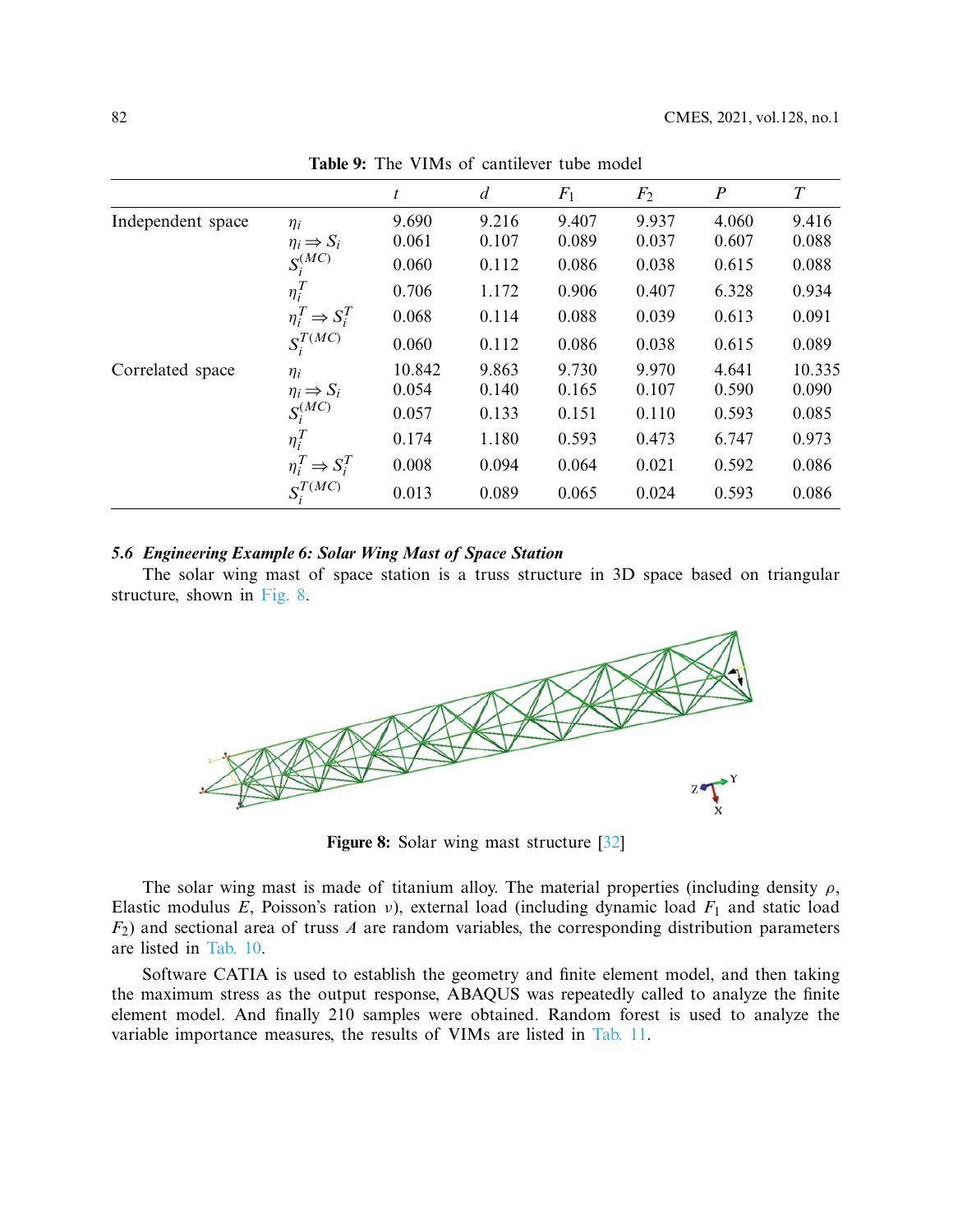| Variable/unit              | Mean   | Standard variance  |
|----------------------------|--------|--------------------|
| $\rho$ /kg·m <sup>-3</sup> | 4300   | 215                |
| E/GPa                      | 106    | 5.3                |
| ν                          | 0.3    | 0.015              |
| $A/m^2$                    | 0.0001 | $5 \times 10^{-6}$ |
| $F_1/N$                    | 100    |                    |
| $F_2/N$                    | 100    | 10                 |

<span id="page-18-0"></span>**Table 10:** Distribution parameters of input variables

<span id="page-18-1"></span>**Table 11:** The VIMs of solar wing mast

| Variable         | $\eta_i$               | $\eta_i \Rightarrow S_i$ | $\eta_i^I$             | $\eta_i^T \Rightarrow S_i^T$ |
|------------------|------------------------|--------------------------|------------------------|------------------------------|
| $\rho$           | $3.144 \times 10^{12}$ | 0.0106                   | $2.434 \times 10^{12}$ | 0.7586                       |
| E                | $3.133 \times 10^{12}$ | 0.0138                   | $2.454 \times 10^{12}$ | 0.7647                       |
| $\upsilon$       | $3.179 \times 10^{12}$ | 0.0000                   | $2.692 \times 10^{11}$ | 0.0860                       |
| $\boldsymbol{A}$ | $2.754 \times 10^{12}$ | 0.1379                   | $1.096 \times 10^{12}$ | 0.3576                       |
| $F_1$            | $3.161 \times 10^{12}$ | 0.0060                   | $3.225 \times 10^{11}$ | 0.0994                       |
| F <sub>2</sub>   | $3.089 \times 10^{12}$ | 0.0309                   | $3.857 \times 10^{11}$ | 0.1301                       |

According to the results of variable importance measures, the main sensitivity index of Poisson's ration  $\nu$  is almost zero, and the total sensitivity index is also the minimum one. In order to simplify the model, the Poisson's ration  $\nu$  can be considered as a constant. The sectional area of truss *A* is the key design variable, since *A* has the largest main sensitivity to output. There is a large interaction between density  $\rho$  and Elastic modulus  $E$ , and the interaction sensitivity index can be indirectly solved  $S_{oE} \approx 0.4623$ . For external load,  $F_1$  and  $F_2$  can be regarded as secondary variables. The variable importance measures can give designer reasonable suggestions to allocate optimization spaces of design variables more effectively and reduce the optimization dimension.

# **6 Conclusions**

The Kriging regression model is used as the leaf node model of decision tree to improve the prediction accuracy of RF. The single variable, group variables and correlated variables importance measures based on RF are presented, which constitute the complete RF variable importance measure system. Additionally, a novel approach for solving variance-based global sensitivity indices is presented, and the novel meaning of these VIM indices is also introduced. The results of the numerical and engineering examples testify that the VIM indices of RF can further derive the variance sensitivity indices with higher computational efficiency compared with single-loop MC simulation.

For some incomplete probability information, such as linear correlated non-normal variables, non-linear correlated variables and discrete input-output samples and so on, the proposed importance measure analysis method has some limitations in applicability. In future work, the importance measures under incomplete probability information will be studied based on equivalent transformation or Copula function.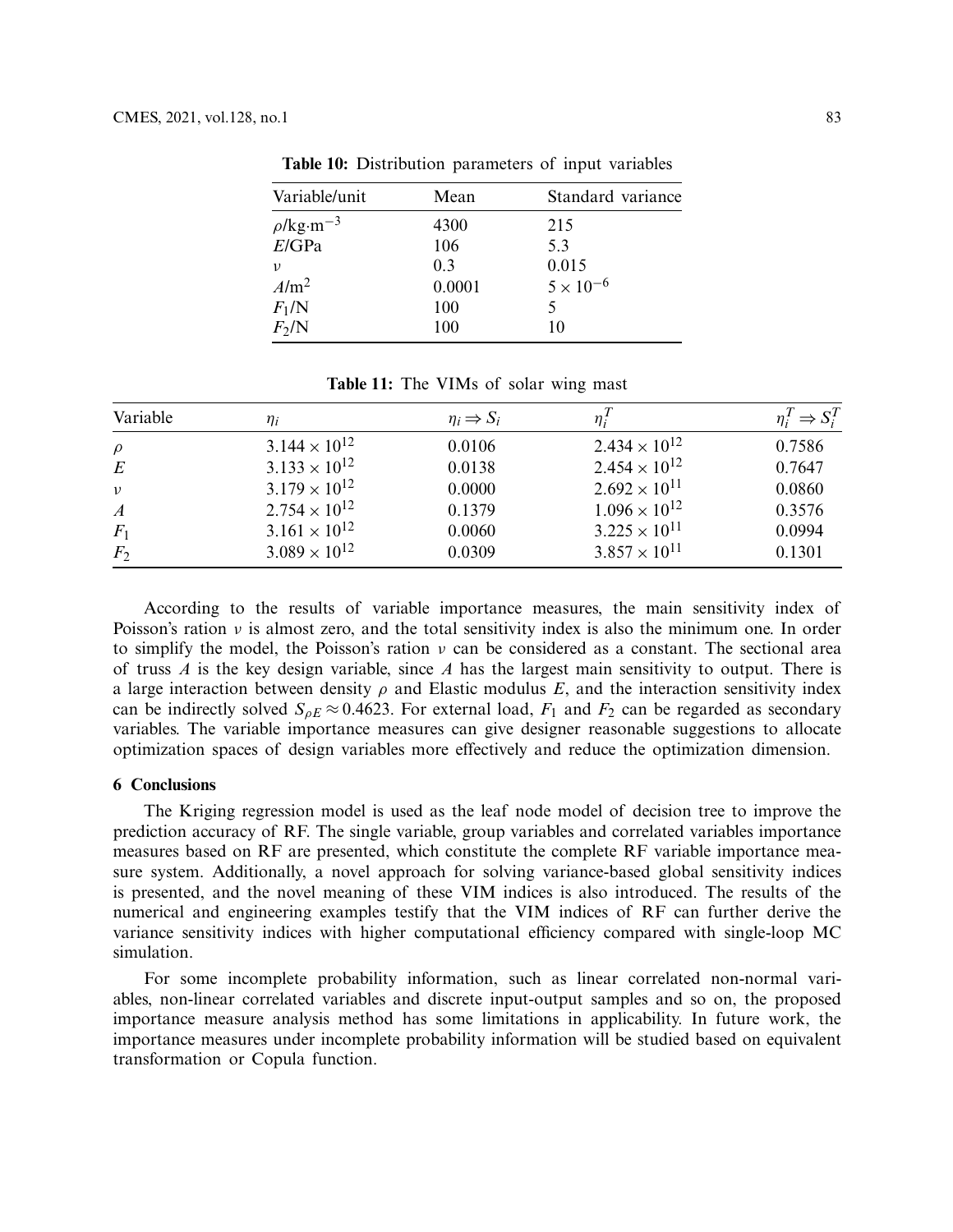**Authors' Contributions:** Conceptualization and methodology by Song, S. F., validation and writing by He, R. Y., examples and computation by Shi, Z. Y., examples and writing by Zhang, W. Y.

**Funding Statement:** The authors received no specific funding for this study.

**Conflicts of Interest:** The authors declare that they have no conflicts of interest to report regarding the present study.

# **References**

- <span id="page-19-0"></span>1. Lu, Z. Z., Li, L. Y., Song, S. F., Hao, W. R. (2015). *Theory and solution of importance analysis for uncertain structural systems,* pp. 1–5. Beijing: Science Press (in Chinese).
- <span id="page-19-1"></span>2. Borgonovo, E. (2007). A new uncertainty importance measure. *Reliability Engineering & System Safety, 92(6),* 771–784. DOI [10.1016/j.ress.2006.04.015.](http://dx.doi.org/10.1016/j.ress.2006.04.015)
- 3. Liu, Q., Homma, T. (2009). A new computational method of a moment-independent uncertainty importance measure. *Reliability Engineering & System Safety, 94(7),* 1205–1211. DOI [10.1016/j.ress.2008.10.005.](http://dx.doi.org/10.1016/j.ress.2008.10.005)
- <span id="page-19-2"></span>4. Cui, L. J., Lu, Z. Z., Zhao, X. P. (2010). Moment-independent importance measure of basic random variable and its probability density evolution solution. *Science China Technological Sciences, 53(4),* 1138–1145. DOI [10.1007/s11431-009-0386-8.](http://dx.doi.org/10.1007/s11431-009-0386-8)
- <span id="page-19-3"></span>5. Saltelli, A., Annon, P., Auini, I. (2010). Variance based sensitivity analysis of model output: Design and estimator for the sensitivity indices. *Computer Physics Communications, 181(2),* 259–270. DOI [10.1016/j.cpc.2009.09.018.](http://dx.doi.org/10.1016/j.cpc.2009.09.018)
- <span id="page-19-4"></span>6. Ziehn, T., Tomlin, A. S. (2008). A global sensitivity study of sulphur chemistry in a premixed methane flame model using HDMR. *International Journal of Chemical Kinetics, 40(11),* 742–753. DOI [10.1002/kin.20367.](http://dx.doi.org/10.1002/kin.20367)
- <span id="page-19-5"></span>7. Ratto, M., Pagano, A., Young, P. C. (2007). State dependent parameter meta-modeling and sensitivity analysis. *Computer Physics Communications, 177(11),* 863–876. DOI [10.1016/j.cpc.2007.07.011.](http://dx.doi.org/10.1016/j.cpc.2007.07.011)
- <span id="page-19-6"></span>8. Breiman, L. (2001). Random forest. *Machine Learning, 45(1),* 5–32. DOI [10.1023/A:1010933404324.](http://dx.doi.org/10.1023/A:1010933404324)
- <span id="page-19-7"></span>9. Wang, J. H., Yan, W. Z., Wan, Z. J., Wang, Y., Lv, J. K. et al. (2020). Prediction of permeability using random forest and genetic algorithm model. *Computer Modeling in Engineering & Sciences, 125(3),* 1135–1157. DOI [10.32604/cmes.2020.014313.](http://dx.doi.org/10.32604/cmes.2020.014313)
- <span id="page-19-8"></span>10. Yu, B., Chen, F., Chen, H. Y. (2019). NPP estimation using random forest and impact feature variable importance analysis. *Journal of Spatial Science, 64(1),* 173–192. DOI [10.1080/14498596.2017.1367331.](http://dx.doi.org/10.1080/14498596.2017.1367331)
- <span id="page-19-9"></span>11. Hallett, M. J., Fan, J. J., Su, X. G., Levine, R. A., Nunn, M. E. (2014). Random forest and variable importance rankings for correlated survival data, with applications to tooth loss. *Statistical Modelling, 14(6),* 523–547. DOI [10.1177/1471082X14535517.](http://dx.doi.org/10.1177/1471082X14535517)
- <span id="page-19-10"></span>12. Cutler, A., Cutler, D. R., Stevens, J. R. (2011). Random forests. *Machine Learning, 45(1),* 157–176. DOI [10.1007/978-1-4419-9326-7\\_5.](http://dx.doi.org/10.1007/978-1-4419-9326-7_5)
- <span id="page-19-11"></span>13. Loecher, M. (2020). From unbiasedMDI feature importance to explainable AI for trees. [https://www.research](https://www.researchgate.net/publication/340224035) [gate.net/publication/340224035.](https://www.researchgate.net/publication/340224035)
- <span id="page-19-12"></span>14. Mitchell, M. W. (2011). Bias of the random forest out-of-bag (OOB) error for certain input parameters. *Open Journal of Statistics, 1(3),* 205–211. DOI [10.4236/ojs.2011.13024.](http://dx.doi.org/10.4236/ojs.2011.13024)
- <span id="page-19-13"></span>15. Bénard, C., Veiga, S. D., Scornet, E. (2021). MDA for random forests: inconsistency and a practical solution via the Sobol-MDA. [http://www.researchgate.net/publication/349682846.](http://www.researchgate.net/publication/349682846)
- <span id="page-19-14"></span>16. Zhang, X. M., Wada, T., Fujiwara, K., Kano, M. (2020). Regression and independence based variable importance measure. *Computers & Chemical Engineering, 135(6),* 106757. DOI [10.1016/j.compchemeng.2020.106757.](http://dx.doi.org/10.1016/j.compchemeng.2020.106757)
- <span id="page-19-15"></span>17. Fisher, A., Rudin, C., Dominici, F. (2019). All models are wrong, but many are useful: Learning a variable's importance by studying an entire cass of prediction models simultaneously. *Journal of Machine Learning Research, 20(177),* 1–81. [http://www.jmlr.org/papers/v20/18-760.html.](http://www.jmlr.org/papers/v20/18-760.html)
- <span id="page-19-16"></span>18. Song, S. F., He, R. Y. (2021). Importance measure index system based on random forest. *Journal of National University of Defense Technology, 43(2),* 25–32. DOI [10.11887/j.cn.202102004](http://dx.doi.org/10.11887/j.cn.202102004) (in Chinese).